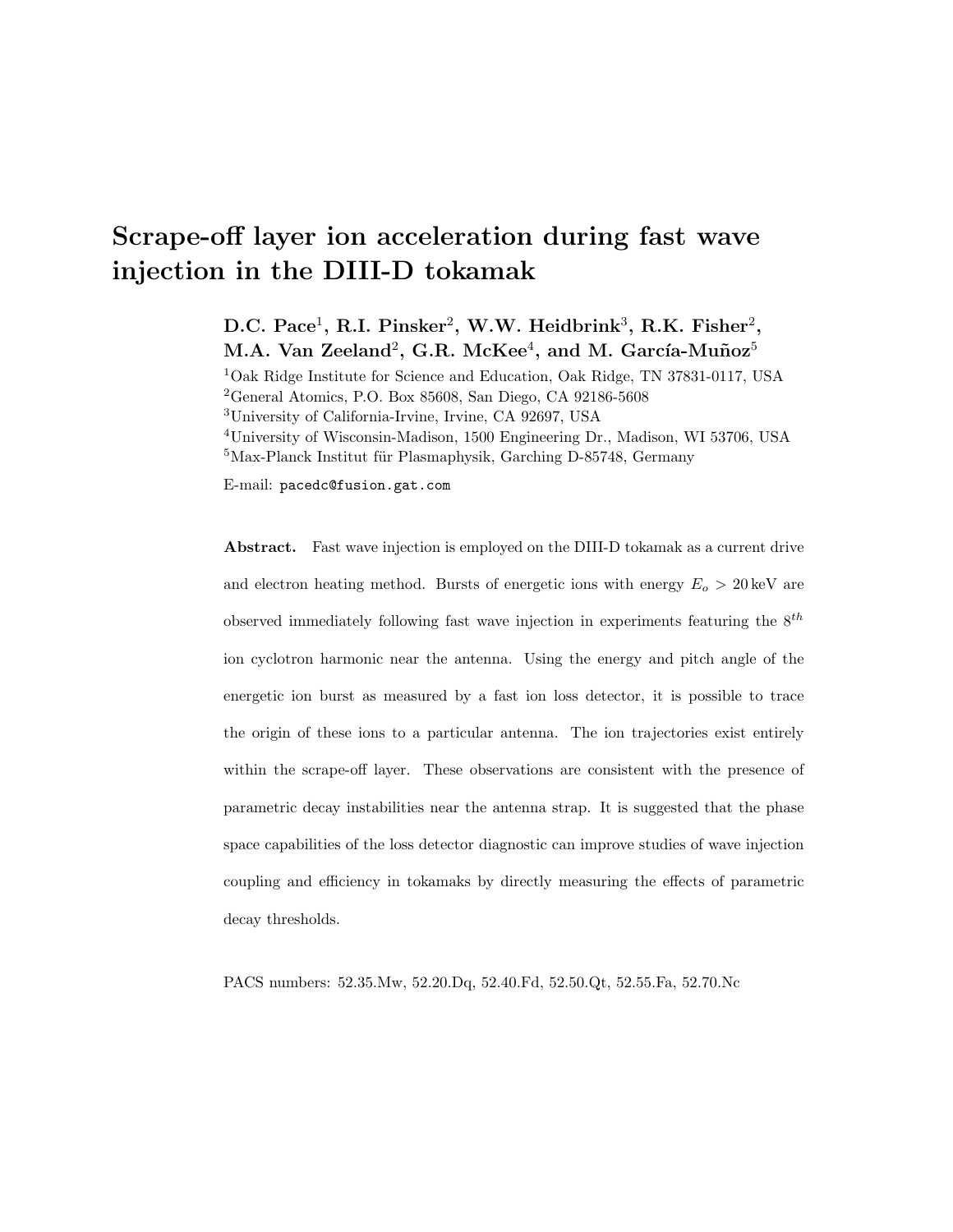# 1. Introduction

Injection of fast waves at high-harmonic frequencies is a demonstrated method for driving current [1, 2, 3] and heating electrons [4] in tokamak plasmas, and it features promising scalings for reactors [5]. The development of suitable non-inductive current drive is a requirement to achieve steady state operation in ITER [6]. The fast wave system of the DIII-D tokamak [7, 8] is capable of injecting powers of  $P_{RF} > 3$  MW into plasmas with either an L-mode or H-mode edge. Reductions in wave heating efficiency are known to occur when particles near the antenna are accelerated and thereby remove energy from the wave before it crosses the boundary of the confined plasma. Particles can be accelerated due to sheath effects (possibly depositing into a nearby surface and leading to sputtering as observed in TFTR [9]) and parametric decay instabilities (in which an ion cyclotron quasi-mode can damp on the perpendicular velocity of cold local ions [10]). A summary of parasitic acceleration mechanisms is found in reference [11]. It is technically difficult to measure plasma processes near the antenna, though electrostatic probes have been successful in proving the existence of parametric decay spectra [12].

This paper presents measurements of energetic ions that are created in the scrapeoff layer (SOL) due to high power operation of a fast wave antenna. These measurements are made by a fast ion loss detector capable of resolving the energy and pitch angle of a burst of ions that immediately follow the initial fast wave injection. The simultaneous energy and pitch angle measurement allows for the calculation of the ion orbits. These orbits are traced to an origin near one of the fast wave antennae. The decay of the ion loss signal is consistent with an increasing threshold for parametric decay instabilities close to the antenna strap following an increase in plasma temperature.

Section 2 presents the experimental details, describing the plasma evolution and equilibrium. In section 3, a review of measured energetic ions is presented. Discussion is given in section 4, including the implications of passive fast ion charge exchange measurements (4.1) and the possibility that these ions are accelerated near the antenna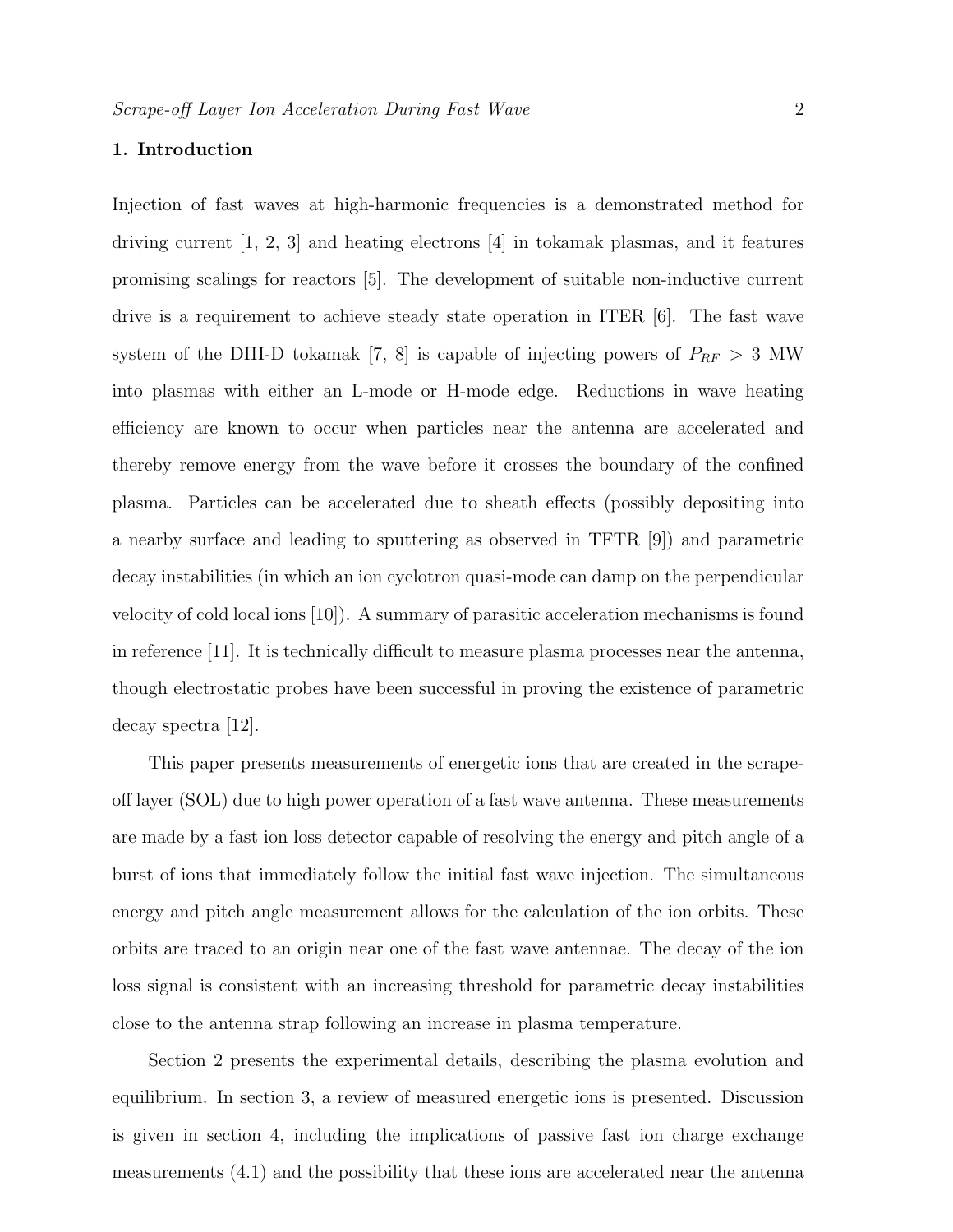strap by parametric decay instabilities (4.2). Conclusions follow in section 5.

## 2. Experimental details

The measurements described herein are acquired during an experiment in which fast wave injection is used to directly heat electrons. Figure 1 displays the time evolution of select plasma parameters. An extended plasma current ramp delays the eventual arrival of sawteeth. Flattop current is reached just after  $t = 1000$  ms, as shown in figure 1(a). This same panel plots the net power from each of the two antennae operated in this discharge. These antennae are described according to their toroidal positions, one at  $\phi = 0^{\circ}$  and another at  $\phi = 180^{\circ}$ . The antennae begin injecting at slightly different times. The 180-degree antenna turns on first, beginning at  $t = 996.15$  ms. It is followed by the 0-degree antenna beginning at  $t = 1000.40$  ms. During the fast wave heating period there is also neutral beam heating of  $P_{NBI} = 5 MW$ .

Figure 1(b) contains the time evolution of the core electron temperature  $(T_e(0),$  from the electron cyclotron emission system [13]), line-averaged electron density ( $\bar{n}_e$ , from a  $CO_2$  interferometer [14]), and neutron rate (N, from detectors [15]). At  $t \approx 1000 \,\text{ms}$ there is a significant temperature increase due to a steady 5 MW of neutral beam power and the beginning of fast wave injection. It is within this short time period immediately following the fast wave turn-on that bursts of energetic ions are observed. The electron density and neutron rate display slow increases across  $t = 1000 \,\text{ms}$  when the input heating is increased. A magnetic equilibrium calculated by EFIT [16] is shown in figure 2. This equilibrium is constrained by magnetic pitch angle measurements from a motional Stark effect system [17]. The fast wave system is set to an injection frequency of  $f = 90$  MHz in this discharge, and the resulting deuterium ion cyclotron harmonics are plotted in figure 2 as nearly vertical lines. The neutral gas fill is pure deuterium and only higher-order resonances exist within the plasma. Absorption of fast waves by deuterium beam ions in DIII-D has been studied theoretically and measured experimentally [18, 19, 20, 21]. Measured ion acceleration in the present case is only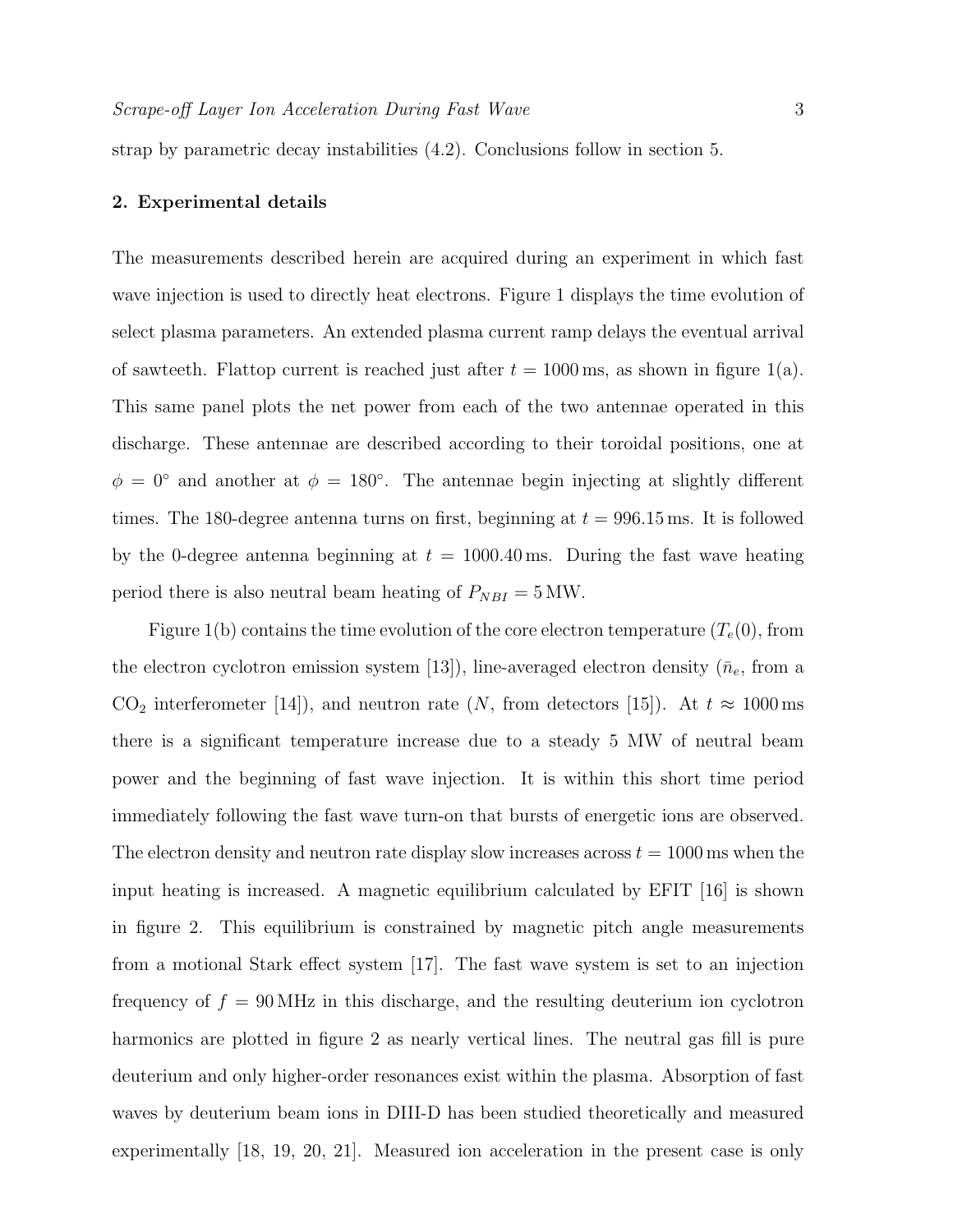observed to occur within the SOL (described in section 3.1) where there is no beam ion population.

Many of the interpretations to follow depend on the toroidal placement of diagnostics and energetic ion production. Figure 3 displays a top-view of DIII-D in which the positions of relevant items are marked. The direction of the toroidal magnetic field  $(B_T)$  and plasma current  $(I_p)$  for shot 140544 are indicated by the arrows, and these are the most common directions employed in DIII-D discharges. The toroidal extent of the 0-degree and 180-degree fast wave antennae are indicated by rectangles centered on their named positions. For these antennae and the small square indicating the FILD at  $\phi = 225^{\circ}$ , the radial incursion of the hardware is exaggerated by the representative shape. The outer circle is positioned at a major radius of  $R = 2.379$  m. This is the position of the Faraday shield for the fast wave antennae as is labeled  $R_{Faraday}$  from this point forward. All of the discharges feature deuterium neutral beams with injection energy  $E = 80$  keV and injected power near 5 MW. The co-current injecting beams from shot 140544 are indicated by the dashed lines at  $\phi = 30^{\circ}$  and 330° in figure 1.

## 3. Measurements of energetic ions in the SOL

#### 3.1. Phase space resolved losses measured by FILD

The fast ion loss detector (FILD) [22], based on an existing unit at ASDEX-Upgrade [23], measures the energy and pitch angle of energetic ions that reach its position on the vessel periphery. The FILD is positioned approximately 45◦ poloidally below the outer midplane as indicated by the  $\times$ -symbol in figure 2. This detector is a fast-response scintillator (decay time approximately 490 ns [24]) that emits light due to ion impacts. A collimating slit in the protective shield of the scintillator causes a unique two-dimensional pattern of ion impacts on the scintillator surface. This pattern is a function of ion pitch angle and gyroradius. The term "fast ion losses" is used to describe the measurements of the FILD, but the detected ions in this work are never confined. As will be shown, these ions exist entirely within the SOL as they are generated near the 180-degree antenna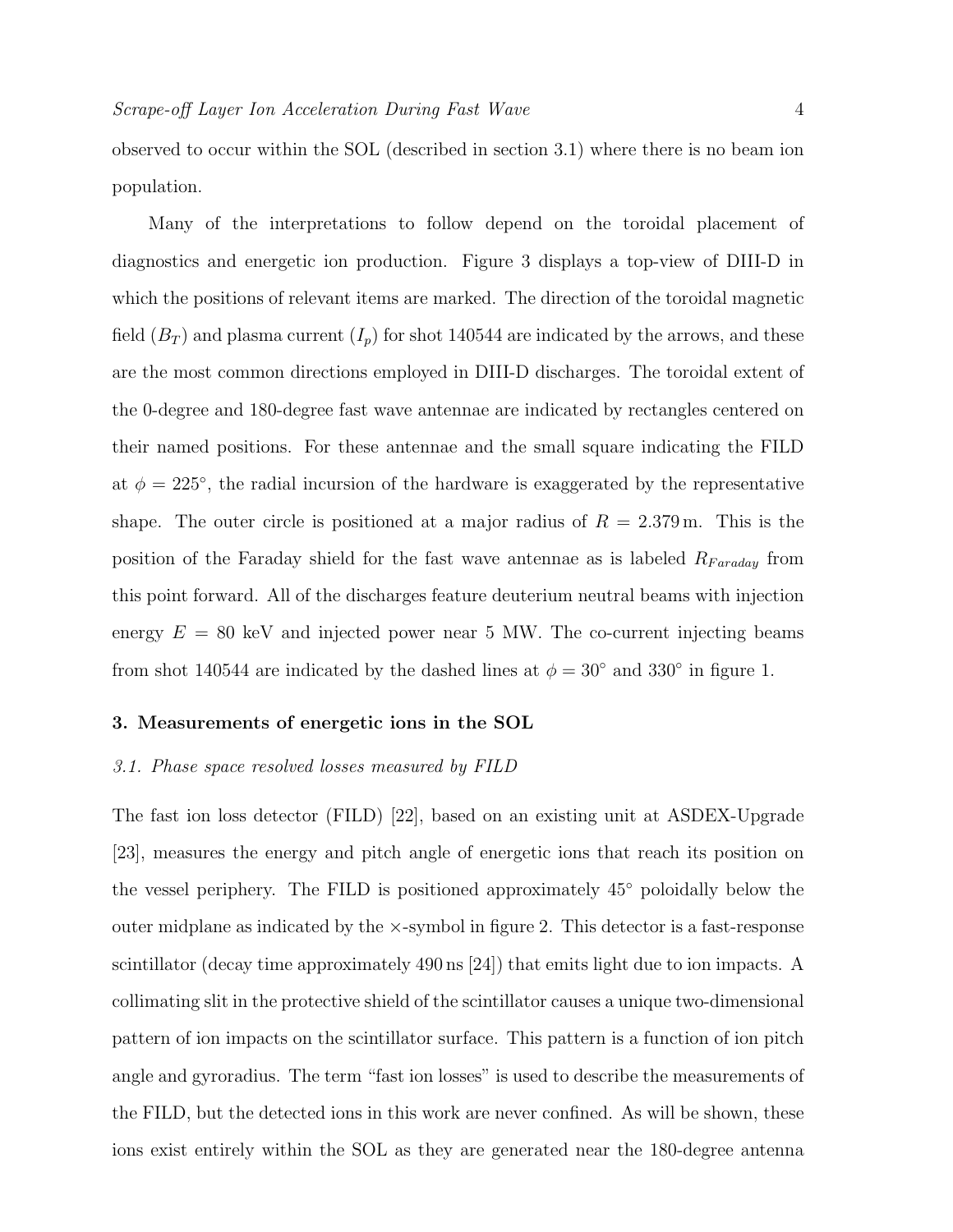strap and quickly reach the FILD along the outer wall.

Figure 4 is an image from the charge-coupled device (CCD) camera of the FILD immediately following the initial fast wave injection. The camera is 12-bit, leading to a maximum count value of 4095 as shown by the colorbar of the figure. Camera data is acquired at 100 Hz with an exposure time of 4 ms in this shot. The time reported in figure 4 represents the central time of the exposure. For the frame at  $t = 1002 \,\text{ms}$ , the camera actually acquired light over  $1000 \le t \le 1004$  ms. While it is possible to operate the FILD with a simultaneously acquired photomultiplier view, this experiment is conducted with only the CCD camera. A large amplitude loss region is observed within the pitch angle range of  $55° \le \alpha \le 75°$  and gyroradius range of  $1.5 \le r_L \le 3.0$  cm. A strike map is plotted over the camera image in white. This map is calculated by EfipDesign [25] based on the detector head geometry and the orientation of the local magnetic field. Since the local magnetic field is known, it is also possible to convert the gyroradii values into ion energies. Two of these energy values are shown in the figure as calculated for deuterium. Using the center values of the gyroradius and pitch angle ranges of the observed losses, it is determined that the typical lost ion features an energy of  $E_o = 22.4 \,\text{keV}$  and pitch angle of  $\alpha = 65^\circ \, (v_{\parallel}/v = 0.42)$ .

Figure 5 contains plots of the typical lost ion trajectory as calculated by beginning at the FILD and moving backward in time. The total time elapsed by the displayed orbit trajectory is  $55 \mu s$ , which is much shorter than any other timescale of interest. Figure 5(a) indicates that this typical ion is never inside of the separatrix. It overlaps with the  $8^{th}$  ion cyclotron harmonic near the outer midplane. The trajectory is plotted all the way to the upper wall, though it is highly unlikely that the energetic ion began this path anywhere near that position. Rather, from the information presented in figure 5(b) it appears the ion was accelerated while passing close to the 180-degree antenna. The displayed orbit is valid from the position at which the ion has been accelerated to its measured energy. The center of this antenna is marked by the intersection of the dashed lines that pass through the vertical midplane and a toroidal position of  $\phi = 180^\circ$ . Thus,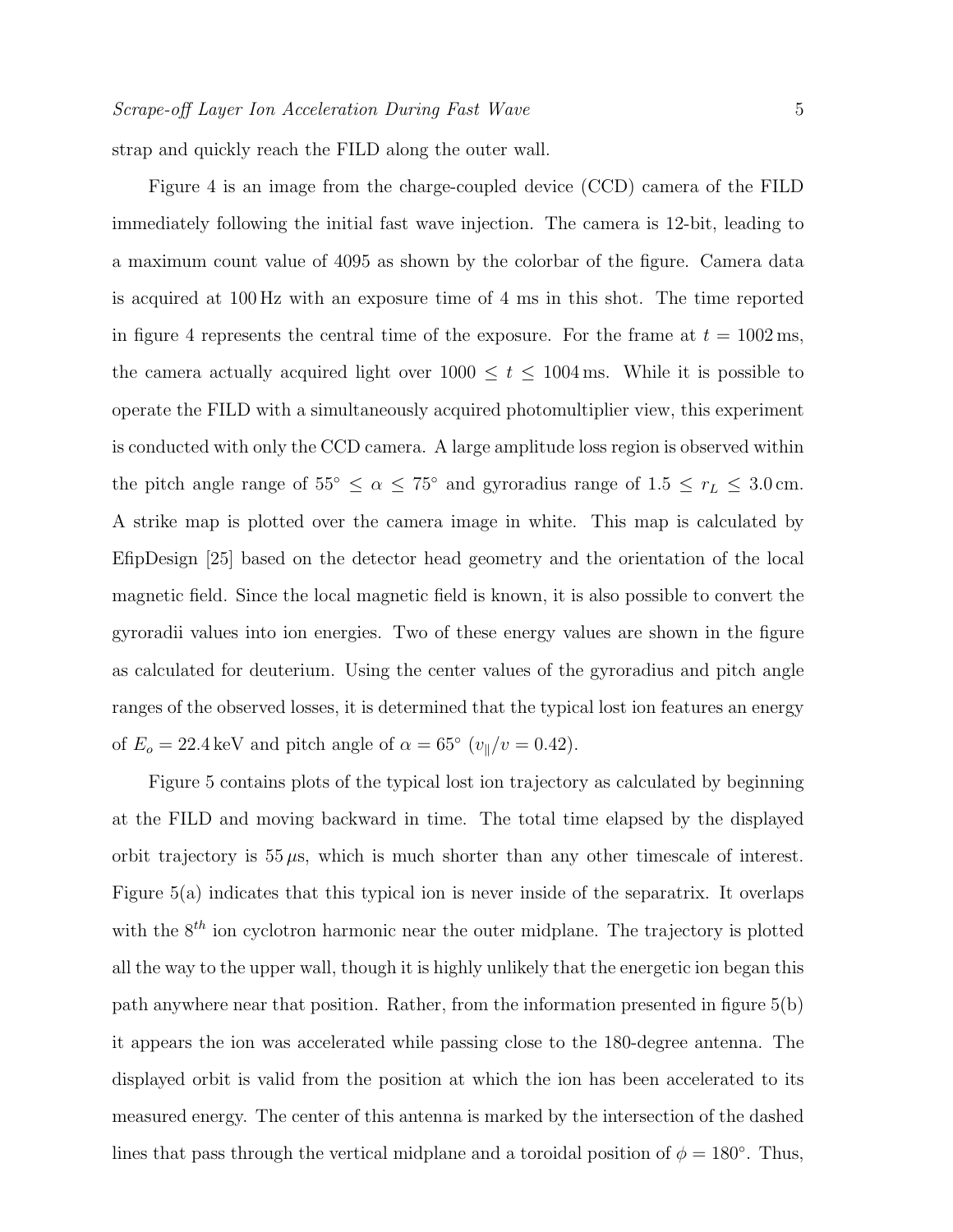the FILD is observing energetic ions that are generated at or near the 180-degree antenna strap.

Given that it would be mere chance for the FILD to be positioned such that it measures SOL ions accelerated by a fast wave antenna, an especially critical review of this measurement is performed. This review demonstrates that the FILD observations are not the result of stray light, and that they are consistent with detection of all possible ions accelerated near the 180-degree antenna. The possibility that stray light entered the FILD and produced the pattern shown in figure 4 is ruled out by review of camera data from  $t = 302 \,\text{ms}$ . This time corresponds to the initial neutral beam injection into the colder and lower density early plasma. A bright camera frame results from the large light levels in the plasma edge. The collimating aperture is displaced (upper-left in the orientation of figure 4) such that stray light reaches the lowest pitch angle side of the scintillator, in contrast to the larger pitch angle losses at  $t = 1002 \,\text{ms}$ . Count rates during this early burst of plasma light reach maximum values of approximately 2500 and are much lower than the saturated 4095 count value measured during the initial fast wave injection.

A review of all the detectable FILD orbits shows that the measured pattern of figure 4 includes nearly all of the ion phase space that could possibly reach the FILD after beginning near the 180-degree antenna. Modeling is performed by calculating an ion trajectory for each intersection point of the strike map in figure 4. Each trajectory is then classified according to whether it may have originated from the 180-antenna. The contour of these orbit types is given in figure  $6(a)$ . The  $\diamond$ -symbol indicates trajectories that are clearly capable of reaching the FILD and overlap with the wall and  $8<sup>th</sup>$  ion cyclotron harmonic at the outer midplane. The colors of the contour fill in the space between symbols of the same designation. Ions that can reach the FILD, but that pass the outer midplane inside of the separatrix, are indicated by the +-symbol. Orbit trajectories that approach very near to the bottom tiles are designated by the \*-symbol. These ions may originate near the 180-degree antenna, but they are likely to strike the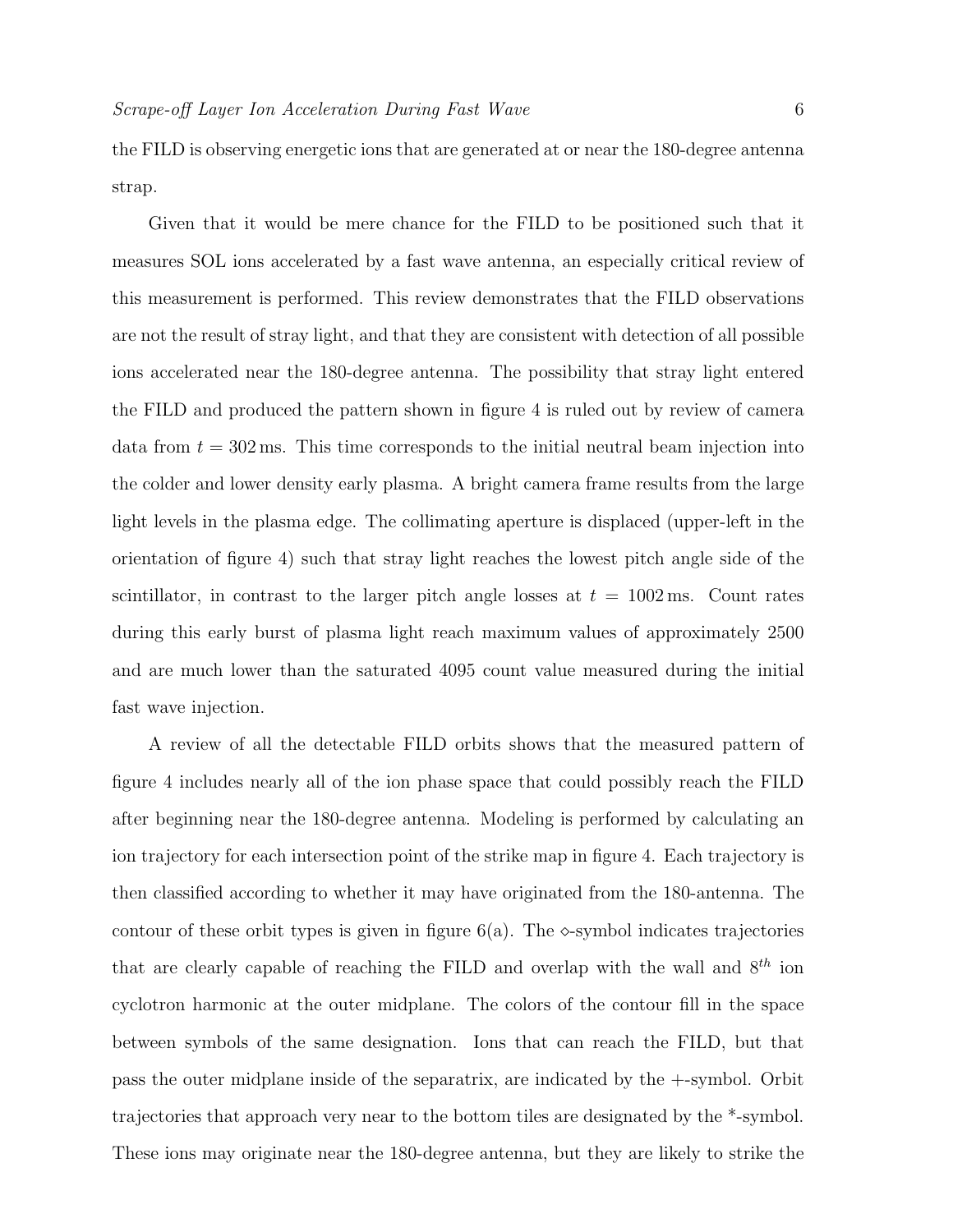outer wall away from the FILD. Those that certainly strike the bottom tiles and could not have originated from the 180-degree antenna are marked with  $\Box$ -symbols. Points of phase space that do not show up on the strike map of figure 4 are marked with  $\times$ symbols. Example trajectories from the marginal, bottom striking, and inside-separatrix classifications are shown in figure 6(b).

The modeled phase space of the contour in figure 6(a) is very similar to the measured loss space shown in figure 4. In both cases, the most densely populated region occurs for pitch angles above 50 degrees and the lower half of the gyroradius range. Furthermore, the gyroradius range extends to larger values with increasing pitch angle. This is consistent with the measurement that shows the loss region extending to larger gyroradii along the 70 degree pitch angle line. This orbit modeling also allowed for the determination, using an established FILD analysis [26], that none of the FILD phase space is populated by prompt losses from the co-current injecting neutral beams that are used during the time of initial fast wave injection. There are three areas of phase space for which this modeling and the measurements appear to contrast. One region of apparent disagreement between the modeled and measured phase space is the  $\alpha > 73$  degree region for which the model indicates possible losses but none are measured. These ion trajectories are calculated to originate from the outer wall near the bottom of the antenna structure, possibly too low to be produced by the antenna. A second possible region of disagreement occurs for the larger gyroradius range of  $r<sub>L</sub> \geq 3$  cm. The modeling presented in figure 6 does not produce information concerning the expected number density of losses, however, so any measured loss flux is consistent. There are measured losses for this gyroradius range shown in figure 4, and those signal levels are simply reduced compared to the saturated camera pixels for the smaller gyroradii. Finally, there are no measured losses at the lowest energy and highest pitch angle region as identified in figure 6(a). Ions within that phase space have a clear path to the FILD, suggesting that the lack of observed losses is due to a particular feature of the acceleration mechanism near the antenna.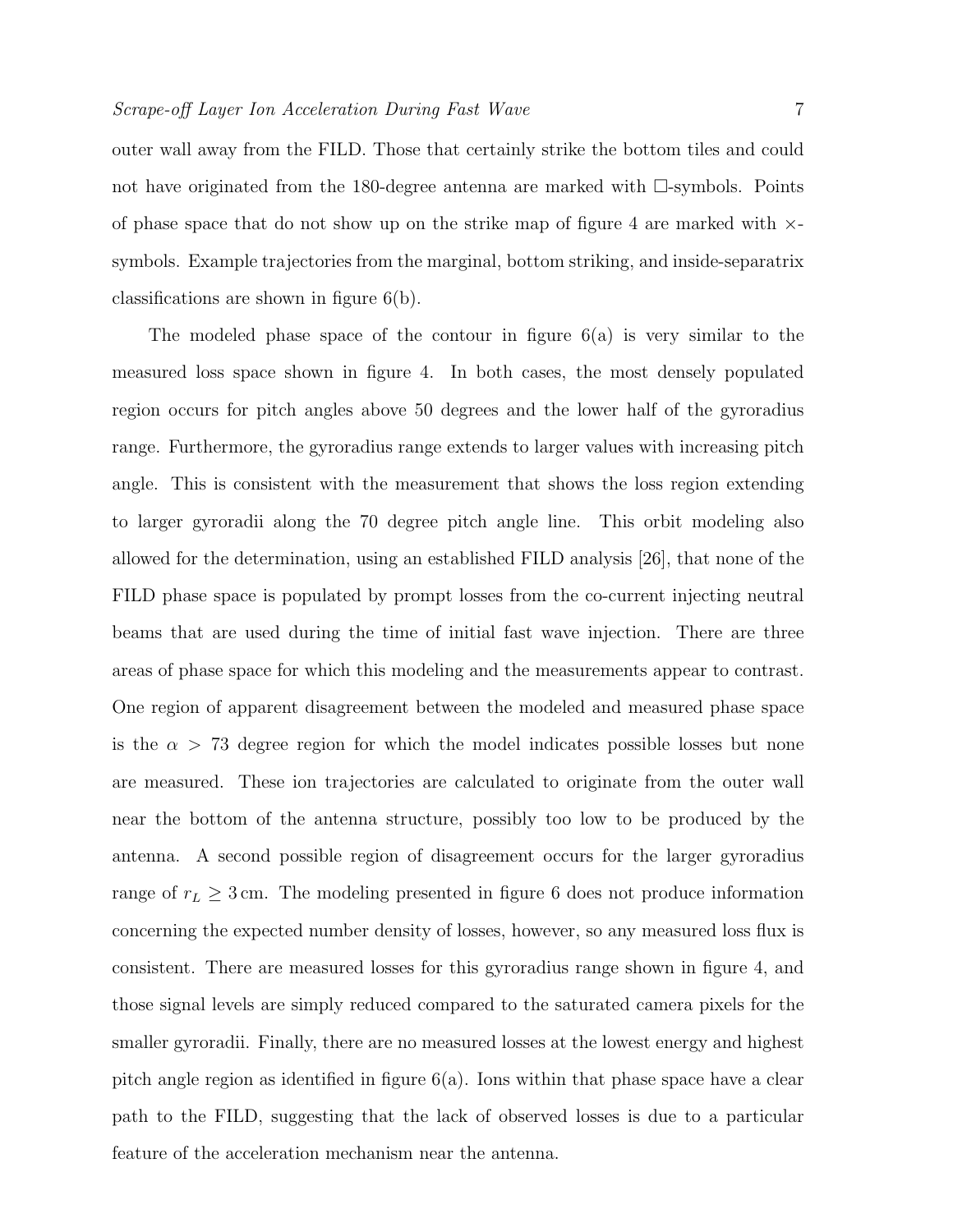A time history of ion losses, calculated by taking the average FILD camera count for a given region in each frame, is shown in figure  $7(a)$ . Injected powers from the 180antenna and the neutral beams are plotted in figure 7(b) along with the edge electron temperature,  $T_e(a)$ , from the ECE diagnostic. These are the same power traces as shown in figure 1(a), though they are smoothed for this extended time range display. The inset of figure 7(a) indicates the region of interest as defined within the frame at  $t = 1002$  ms shown in figure 4. This region of interest does not always enclose the same range of pitch angles and gyroradii within a single shot because of the changing map during the plasma current ramp. The increased loss levels prior to  $t = 1000 \,\text{ms}$  are attributed to the upper null plasma shape that places the separatrix closer to the FILD than is the case during standard lower null shapes; these losses decrease as the plasma current increases and energetic ion confinement improves. The same two neutral beams are injecting through  $t = 2000$  ms, only their pulse timing is changed. The fast ion loss produced by these beams has decreased to a minimal level by  $t = 1000$  ms when the fast wave injection begins. The burst of losses that coincide with the initial injection of fast wave energy at 1000 ms causes a full saturation of this region of phase space. This is nearly twice the signal level of losses occurring during the current ramp when energetic ion confinement is known to be reduced. The decay from this burst is slightly slower than the decay observed following  $t = 500$  ms. The decaying loss signal is consistent

# 3.2. Loss dependencies

Qualitatively similar bursts of energetic ions are observed on all discharges featuring fast wave injection during this experiment. A single magnetic equilibrium is used, and

with an increasing parametric decay threshold due the rising edge temperature as seen

in figure 7(b). The actual threshold depends on additional plasma parameters and is

discussed in section 4.2. An increased threshold, though not one due entirely to the

electron temperature, may also explain the reduced level of losses that are observed in

subsequent fast wave injections as shown for  $t > 2000$  ms in figure 7(a).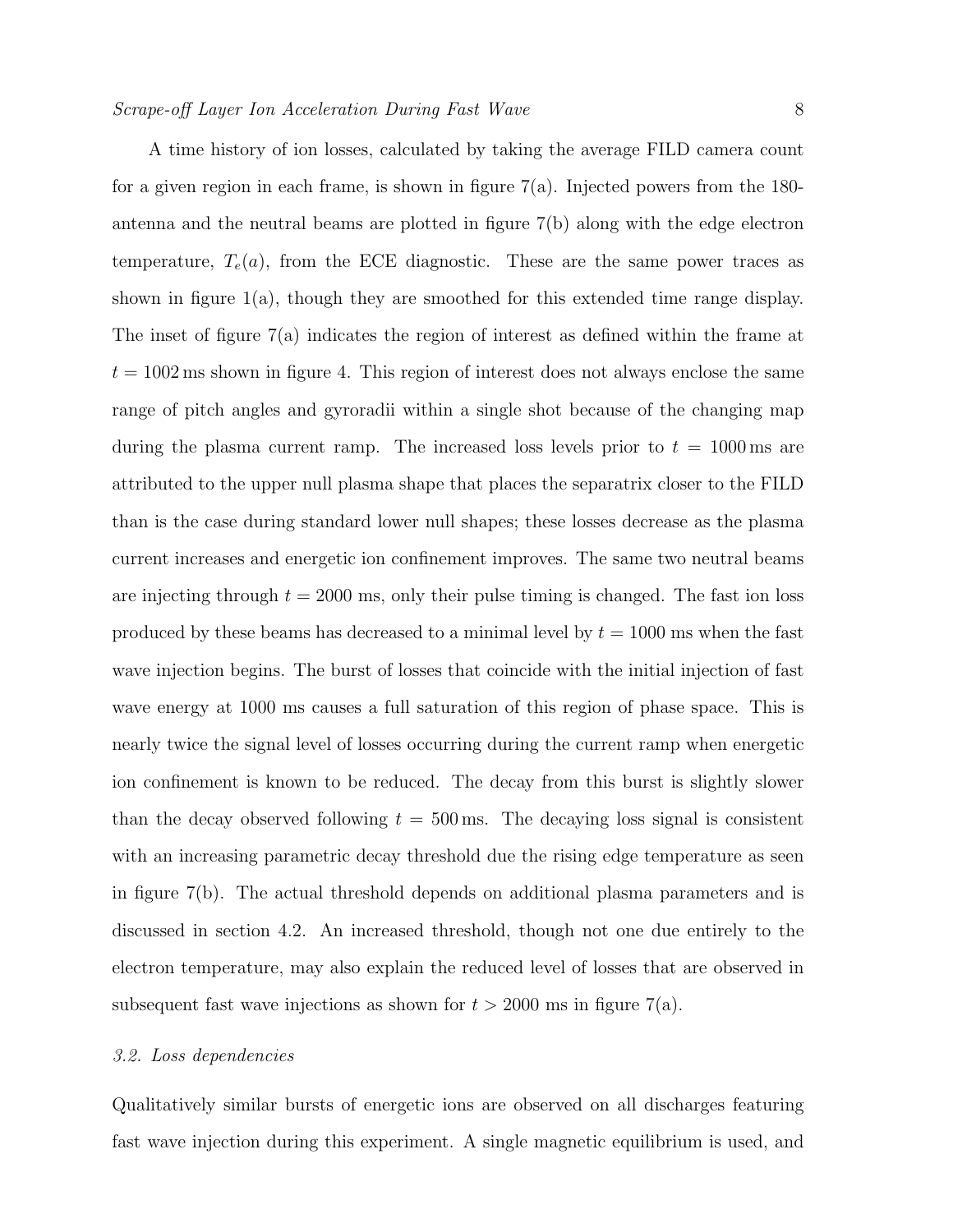the FILD measures no losses after  $t = 1000$  ms during shots in which no fast wave injection is applied. Figure 8 displays a FILD camera frame from  $t = 1012 \,\text{ms}$  during shot 140539. A gold rectangle encloses the region of phase space that is analyzed across all fast wave shots from this experiment. During this shot, the 180-degree antenna operated at slightly over 1 MW net power. That increased power level may explain the larger loss signal occurring at larger gyroradii as compared to the frame shown in figure 4.

Figure 9(a) is a plot of the energetic ion loss (total number of counts) as a function of net power of the 180-degree fast wave antenna,  $P_{180-deg}$ . The value of  $P_{180-deg}$  is calculated by averaging over the time windows corresponding to the exposure period of the FILD camera. Only frames acquired between  $990 \le t \le 1200$  ms are analyzed, and error bars represent statistical error. Oversized \*-symbols represent values calculated using only the FILD frame at  $t = 1002 \,\text{ms}$ . This is the first frame following turn-on of the 180-degree antenna. From figure 9(a) it appears as though the loss production is subject to a threshold in antenna power. There is little to no change in the loss signal up to  $P_{180-deg} \approx 0.4 \text{ MW}$ , and these levels likely represent the noise floor since no beam prompt-losses exist in this phase space region. The trend in bremsstrahlung (continuum) emission [27] is plotted in figure 9(b) for comparison with the ion loss signal. From a simple conceptual viewpoint, this signal may be indicative of outgassing from all antennae and is therefore not expected to scale in the same way as the ion loss signal from a single antenna. The bremsstrahlung emission scales nearly linearly with 180-degree antenna power.

# 4. Discussion

#### 4.1. Passive FIDA measured by beam emission spectroscopy

An attempt is made to observe light emitted by ions at the 180-degree antenna using a beam emission spectroscopy system without neutral beam injection. The energetic ion emission is found to be below the bremsstrahlung emission along the sightlines of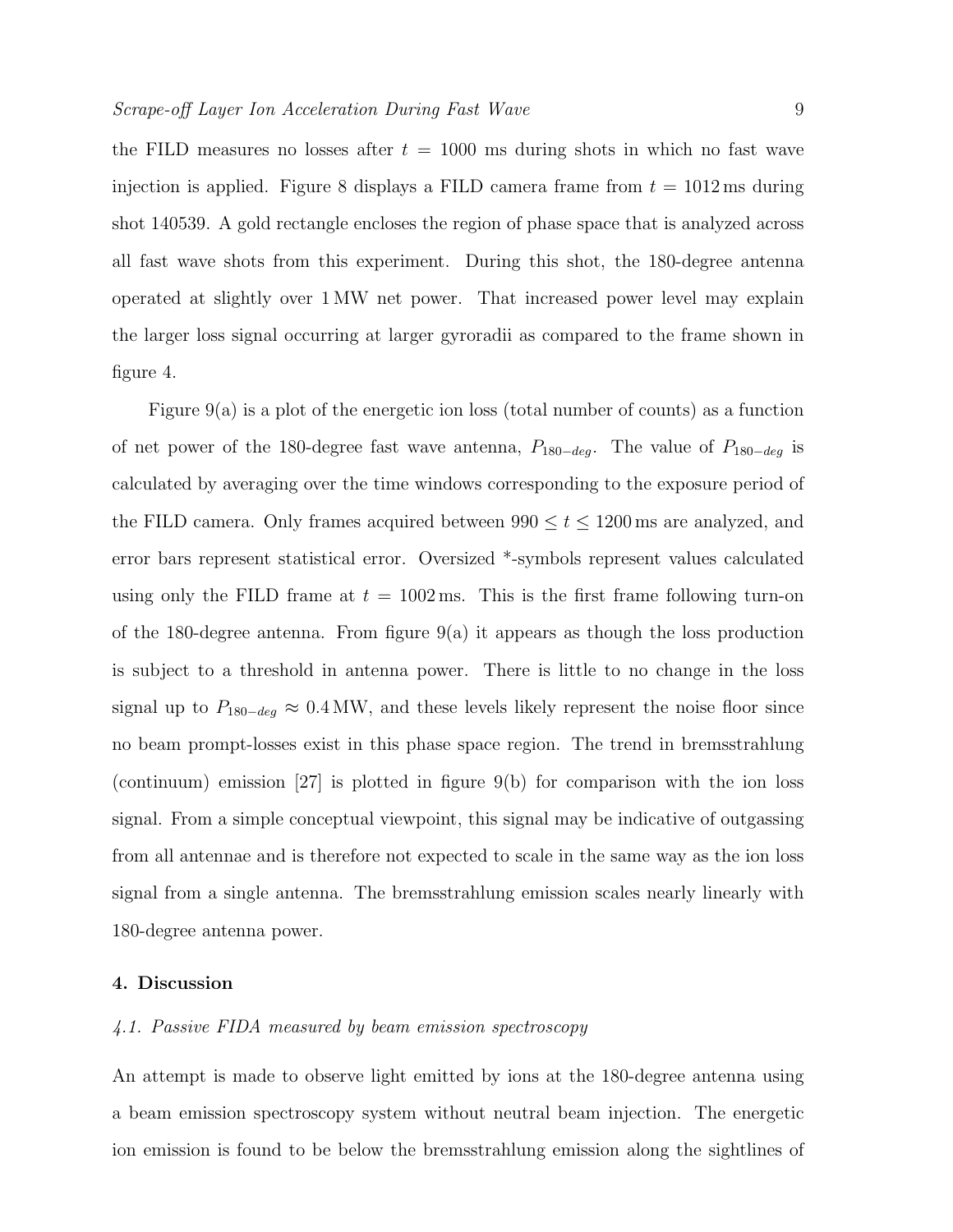the diagnostic. It has recently been demonstrated that beam emission spectroscopy (BES) systems are capable of detecting fast ion  $D_{\alpha}$  (FIDA) light [28] that is generated passively in the SOL. Passive generation denotes the emission of light due to charge exchange processes between energetic ions and background neutrals (active generation occurs when the neutral particle is injected by a beam). The ability of the DIII-D BES system [29] to detect the presence of energetic ions has recently been demonstrated [30]. In typical geometry, the fast-ion BES signal is dominated by ions of energy  $E_o > 20 \,\text{keV}$ over a wavelength range of approximately 651  $\leq \lambda \leq 655$  nm, where the unshifted  $D_{\alpha}$ line occurs at 656.1 nm.

The toroidal positions of many BES sightline terminations lie on the 180-degree fast antenna. Figure 10 shows the toroidal position where each BES sightline reaches the major radius position of the antenna's Faraday shield  $(R_{Faraday} = 2.379 \,\text{m})$ . Horizontal lines mark the toroidal extent of the antenna structure  $(\Delta \phi \approx 18^{\circ})$ . These sightlines should be expected to observe fast ion generation at the antenna. An example of the passive BES signal during shot  $140544$  is shown in figure  $11(a)$ . Changes in this signal are observed to coincide with neutral beam injection from beams that do not intersect the sightlines. Neutral beam injection begins at  $t = 300 \,\text{ms}$  and causes increased BES signal that decays to a steady value after a few hundred milliseconds. The beginning of fast wave injection at  $t = 1000 \,\text{ms}$  increases the BES signal level further (the beam power adjustment at this time contributes little to no change in the BES signal). Sawtooth crash modulation of the signal is seen during  $2300 \le t \le 3300$  ms. Just prior to  $t = 3500 \,\text{ms}$  there is a brief injection from the 180-degree fast wave antenna during a period of reduced neutral beam power that further demonstrates the effect from this antenna alone. In all cases, the BES signal is similar in relative evolution to the Bremsstrahlung chords that are placed near the outer midplane.

Figure 11(b) quantifies the increase in BES signal due to the injection of the 180 degree antenna. The change in signal,  $\Delta_{BES}$ , is calculated according to the following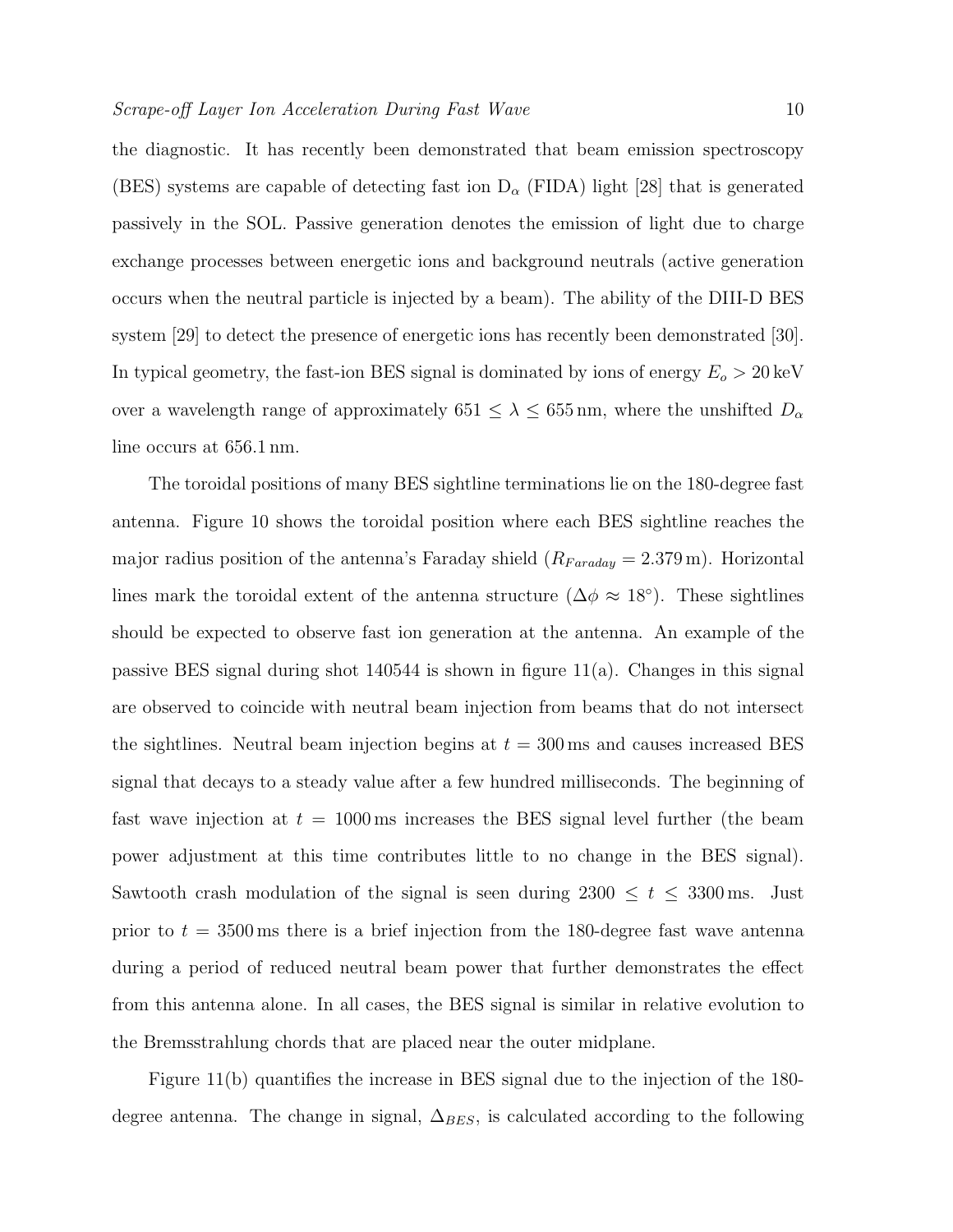Scrape-off Layer Ion Acceleration During Fast Wave 11

expression,

$$
S_{norm} = \frac{S - S_{off}}{S_{max}} ,
$$
  
\n
$$
\Delta_{BES} = S_{norm}(t = 1000) - S_{norm}(t = 996) ,
$$
\n(1)

where S is the BES data from the time range  $990 \le t \le 1020$  ms,  $S_{off}$  is the offset value of this set,  $S_{max}$  is the maximum value, and the time values are in milliseconds. Given the injection times of the fast wave antennas (180-degree at 996.15 ms and 0-degree at 1000.40 ms), the value of  $\Delta_{BES}$  represents the relative increase in BES signal due to the initial injection of the 180-degree antenna. Figure 11(b) shows that channels located within the toroidal extent of this antenna typically exhibit increases greater than 15%. Channels that terminate further away from the antenna at  $\phi > 190^{\circ}$  demonstrate a trend of steady decline in  $\Delta_{BES}$ . This trend, by itself, is consistent with either the BES signal being dominated by Bremsstrahlung from antenna outgassing or resolving a contribution from fast ions near the antenna.

Passive FIDA light collected by the BES system is from a different region of phase space compared to the FILD. The BES spectral range is on the blue-shifted side of the cold  $D_{\alpha}$  line. Following the method of [30], the phase space sensitivity of the BES measurement is calculated and shown in figure 12. This normalized phase space weighting,  $W_{BES}$ , is calculated for the portion of the BES sightline that terminates near the 180-degree fast wave antenna. The orientation of  $v_{\parallel}/v$  is such that positive values represent co-current traveling ions, as is the case in the FILD analysis. The BES measurement bears almost no influence from energetic ions that are traveling countercurrent near their creation at the antenna. This is exactly opposite to the measured phase space of the FILD, which requires ions to be counter-propagating at the antenna so they connect to the FILD on the outer, co-current leg of their orbits. The ion trajectory of figure 5 is used to determine the pitch near the antenna and this is marked on the weight function contour of figure 12. Ions observed by the FILD make no contribution to the BES signal level. The interpretation of these observations is either that the bremsstrahlung emission is at all times greater than the passive FIDA emission, or that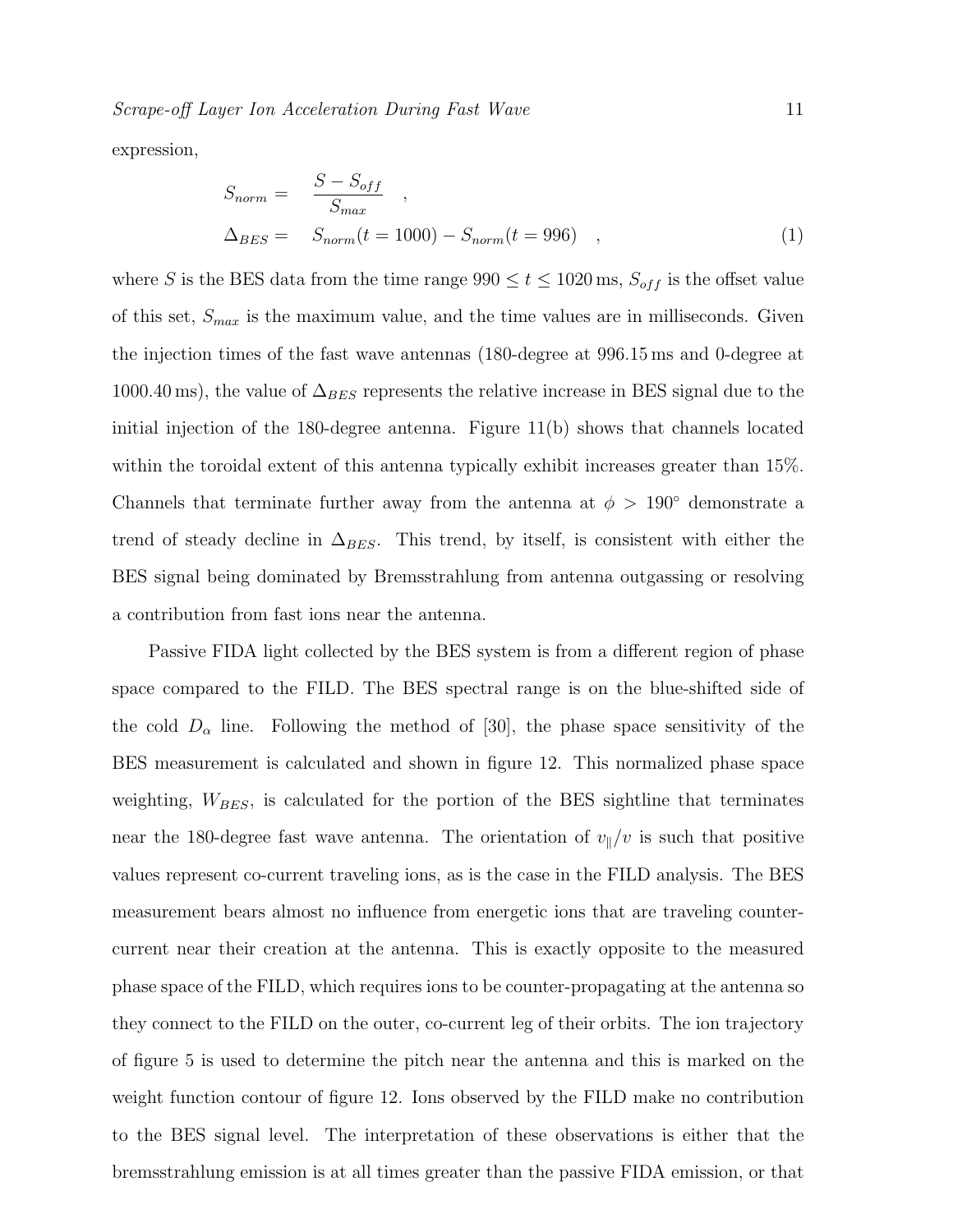the ion acceleration mechanism was not populating the phase space in which the BES system is sensitive.

## 4.2. Parametric decay instabilities as the production mechanism

The energetic ion losses observed by the FILD are consistent with ion acceleration occurring near the 180-degree antenna strap due to the presence of parametric decay instabilities (PDI). A definitive study of this possibility will necessarily include probes placed near the antenna to measure PDI spectra, along with full SOL plasma profiles. As that is not available in the present treatment, a discussion concerning PDI effects is given here, and the design of a new experiment is presented in section 5. The first measurements of parametric decay instability in the SOL were achieved in ion cyclotron range of frequencies (ICRF) heating experiments on ASDEX [12]. These include the detection of two PDI processes: (1) injected wave decays into an ion Bernstein wave (IBW) and an ion cyclotron quasimode, and (2) injected wave decays into an IBW and an electron quasi-mode. No energetic ion measurements were included in this work, though their production in the SOL was posited. Acceleration of edge ions up to  $E = 5.6 \,\text{keV}$  was observed [31] in JT-60 during ICRF heating. Parametric decay instabilities were measured and one of the processes included the production of an IBW and an ion cyclotron quasimode. The SOL fast ions were produced when the toroidallydisplaced antenna straps were in phase. When the antenna straps had a toroidal phasing of 180 degrees there was no observed edge fast ion generation. Multiple ICRF harmonic peaks produced through PDI have also been observed [32] on TEXTOR. Additional sideband modes at impurity cyclotron harmonics were measured. Though fast ions in the SOL were not measured, heat flux to the limiters and impurity generation observations provided for a conclusion that ICRF energy was directly absorbed by SOL ions. The energy deposited in the SOL in this case was of the order 5%.

Many measurements of SOL generated fast ions have been made with neutral particle analyzers. This provides a wealth of information concerning ion energies,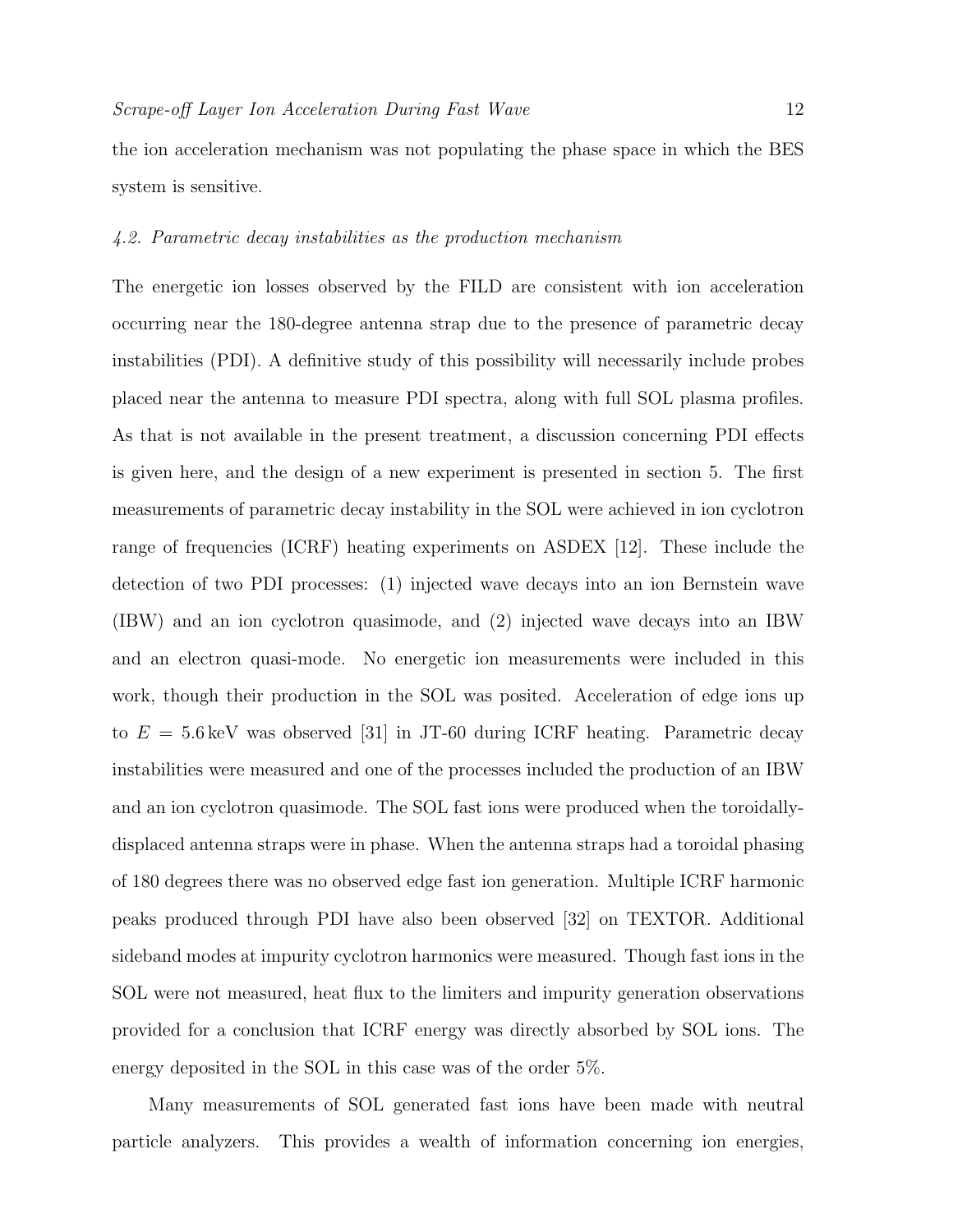but limited information concerning pitch angles and time evolution. Acceleration of SOL ions during ion Bernstein wave heating was observed [33] in DIII-D. This was linked to PDI with the various ion cyclotron harmonics measured by an electrostatic Langmuir probe. The largest PDI signal was measured when the antenna frequency was approximately twice the hydrogen cyclotron frequency near the antenna, i.e.,  $\omega_{\textrm{RF}} \approx 2\Omega_{\textrm{H}} = 4\Omega_{\textrm{D}}$ . The PDI process involves the conversion of the antenna-injected electron plasma wave into an IBW and an ion cyclotron quasimode. Neutral particle analyzer measurements of fast ions were acquired in these discharges. Peak measured energies were  $E_{\rm H} \approx 25 \,\text{keV}$  ( $T_{\rm tail} = 5.5 \,\text{ keV}$ ) and  $E_{\rm D} \approx 15 \,\text{keV}$  ( $T_{\rm tail} = 1.8 \,\text{keV}$ ) for hydrogen and deuterium, respectively. Energetic ions of  $E_o > 5 \,\text{keV}$  were found [34] to originate in the SOL during ICRF heating in Alcator C-Mod. The detection of fast ions occurred on time scales faster than the best resolution of the neutral particle analyzer diagnostic  $(\Delta t = 100 \,\mu s)$  at both ICRF turn-on and turn-off. This time behavior indicated that the fast ions must originate in the SOL where the confinement time is shorter than the observed response. The maximum energy observed was 50 keV. In the case of hydrogen minority ICRF heating, a theoretical model found that the threshold RF electric field to achieve PDI increased with SOL electron temperature [35].

While the situation is more complicated when an ion cyclotron harmonic resides near the antenna, it is possible that the decay in FILD measured ion loss is partly due to the rapidly increasing electron temperature (the core increase is shown in figure 1). Power thresholds for PDI have been determined theoretically in multispecies plasmas [36]. The ability to increase this threshold and thereby reduce PDI has been demonstrated in the case of lower-hybrid injection [37]. High-harmonic fast wave (HHFW) heating is applied on NSTX and the IBW resulting from PDI leads to a measurable increase in ion temperature over the confined plasma edge [38]. The HHFW power threshold to produce a PDI spectrum was observed to be  $P = 0.65$  MW.

Experimental observations up to this point encouraged a theoretical work [39] that determined ion cyclotron turbulence cannot be responsible for transferring significant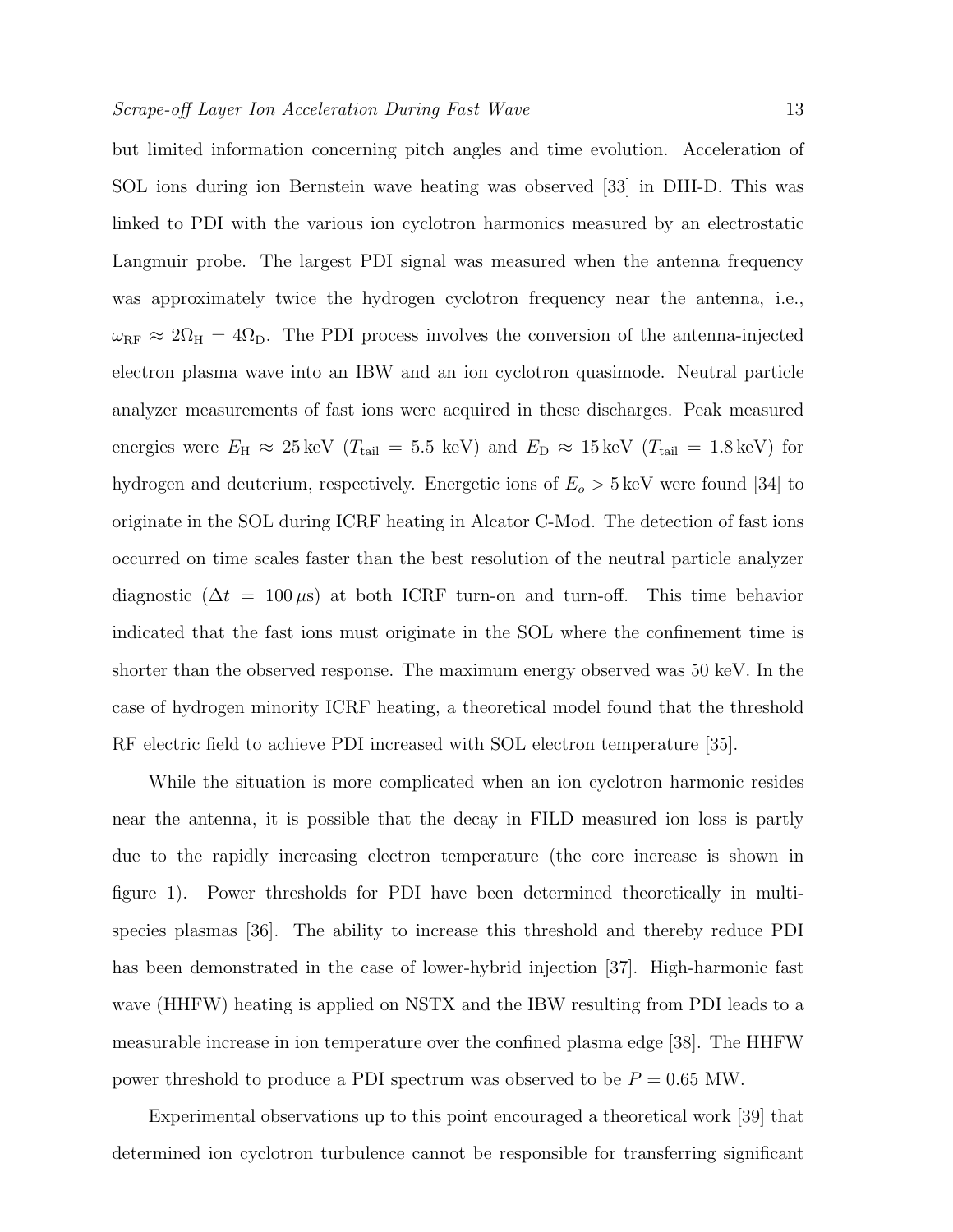energy to SOL ions. That work showed short wavelength modes could be excited at an antenna, but are not relevant for studying SOL fast ions. Taken together, the existing body of work concerning the acceleration of SOL ions by PDI is consistent with the measured energy of SOL ions in this work. The previously referenced DIII-D study of fast wave injection [18] observed PDI during 8th harmonic heating. That work speculated that PDI might be stronger in  $8^{th}$  harmonic operation compared to  $4^{th}$ harmonic. No edge fast ion measurements were presented.

#### 5. Conclusions and future work

Bursts of energetic ions are observed to originate from a region near a fast wave antenna at DIII-D. In this instance, the magnetic equilibrium is such that the  $8<sup>th</sup>$  ion cyclotron harmonic resides near the antenna. The energy and pitch angle of these ions is measured by a fast ion loss detector (FILD). Orbit trajectories from the FILD intersect the near fields of the 180-degree fast wave antenna and remain entirely within the SOL. The measured energetic ion signal peaks rapidly following fast wave turn-on and then decays. The range of gyroradii and pitch angles of the FILD-measured ions are well modeled.

The decay of the energetic ion loss signal is consistent with an increasing threshold for parametric decay instabilities near the antenna. The minimum antenna power to produce a PDI spectrum is known to increase with SOL electron temperature. The full dependencies, to the extent they are known or have been measured, are complicated functions of magnetic field, density, ion temperature, and impurity concentration. A future DIII-D experiment is proposed that will utilize the plasma equilibrium shown here, and complimented by additional PDI-relevant diagnostics. Edge reflectometry is capable of providing electron density well into the SOL. Electrostatic probes have been used previously to identify PDI spectra near antennae. Additional Langmuir probes will measure SOL electron temperature. The combined results allow for determination of PDI thresholds, while the FILD measurement characterizes the energy transfer to energetic ions. It is not required that SOL ion acceleration follow the appearance of a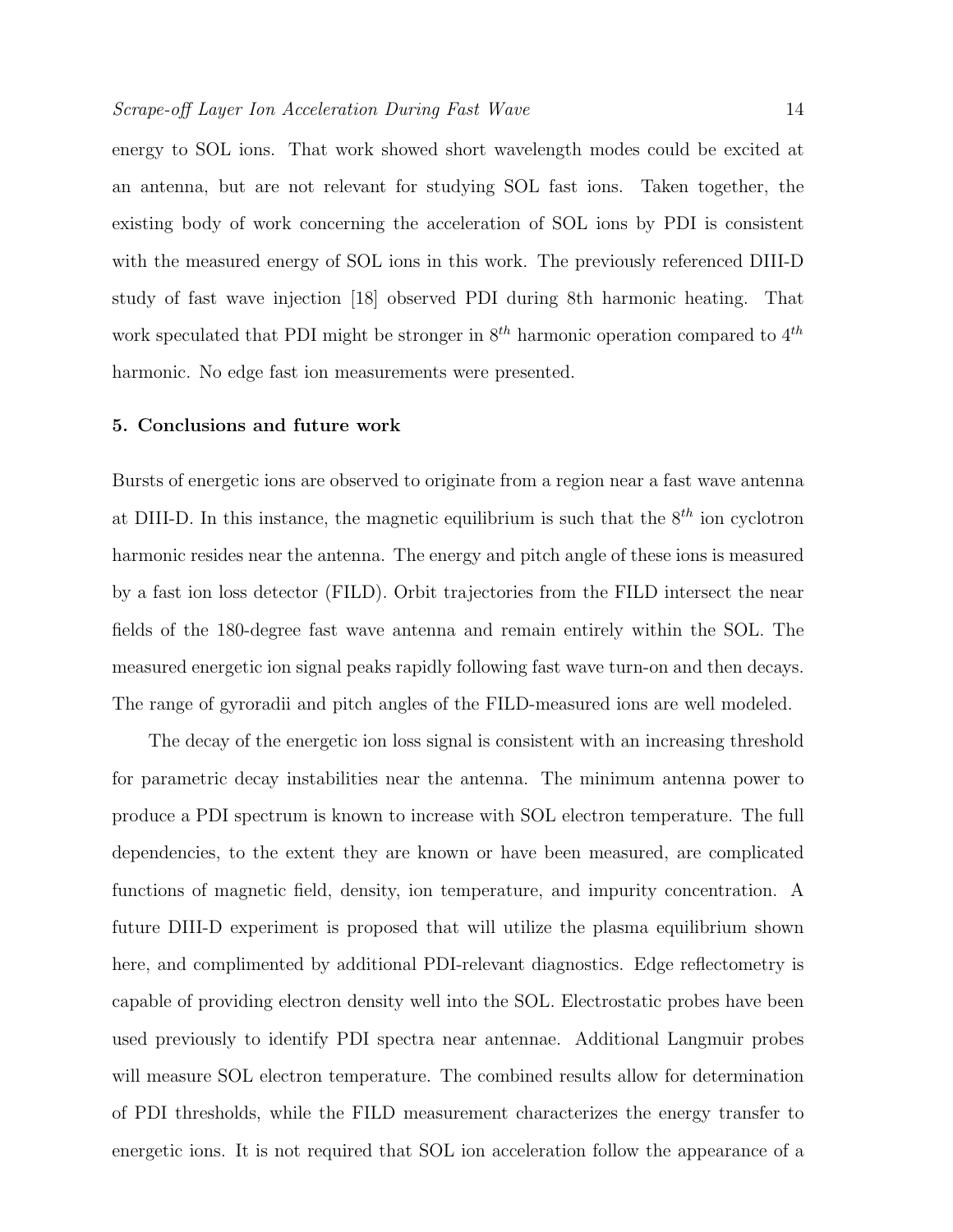single PDI harmonic, so the finely resolved phase space capability of the FILD has the potential to contribute uniquely to the understanding of this parasitic process.

Finally, these results indicate the value of diagnostics with three-dimensional resolution. The particular relative placement between the FILD and the fast wave antenna enabled the detection of ion acceleration at the antenna. A distributed set of FILDs should be particularly useful for a variety of non-axisymmetric ion loss generating effects in present experiments, e.g., those occurring from the magnetic perturbations of test blanket modules [40].

# Acknowledgments

The work of DCP was supported by the US Department of Energy through an appointment in the Fusion Energy Postdoctoral Research Program and the US Department of Energy under DE-FC02-04ER54698, SC-G903402, DE-FG02- 89ER53296, and DE-FG02-08ER54999. The authors would like to thank S.J. Wukitch and C. Rost for discussing parametric decay instabilities and A.E. White for supporting piggyback FILD operation during fast wave experiments. In addition, the authors are grateful to M.E. Austin and N.H. Brooks for providing supporting data, and to C.C. Petty and X. Chen for reading a draft manuscript.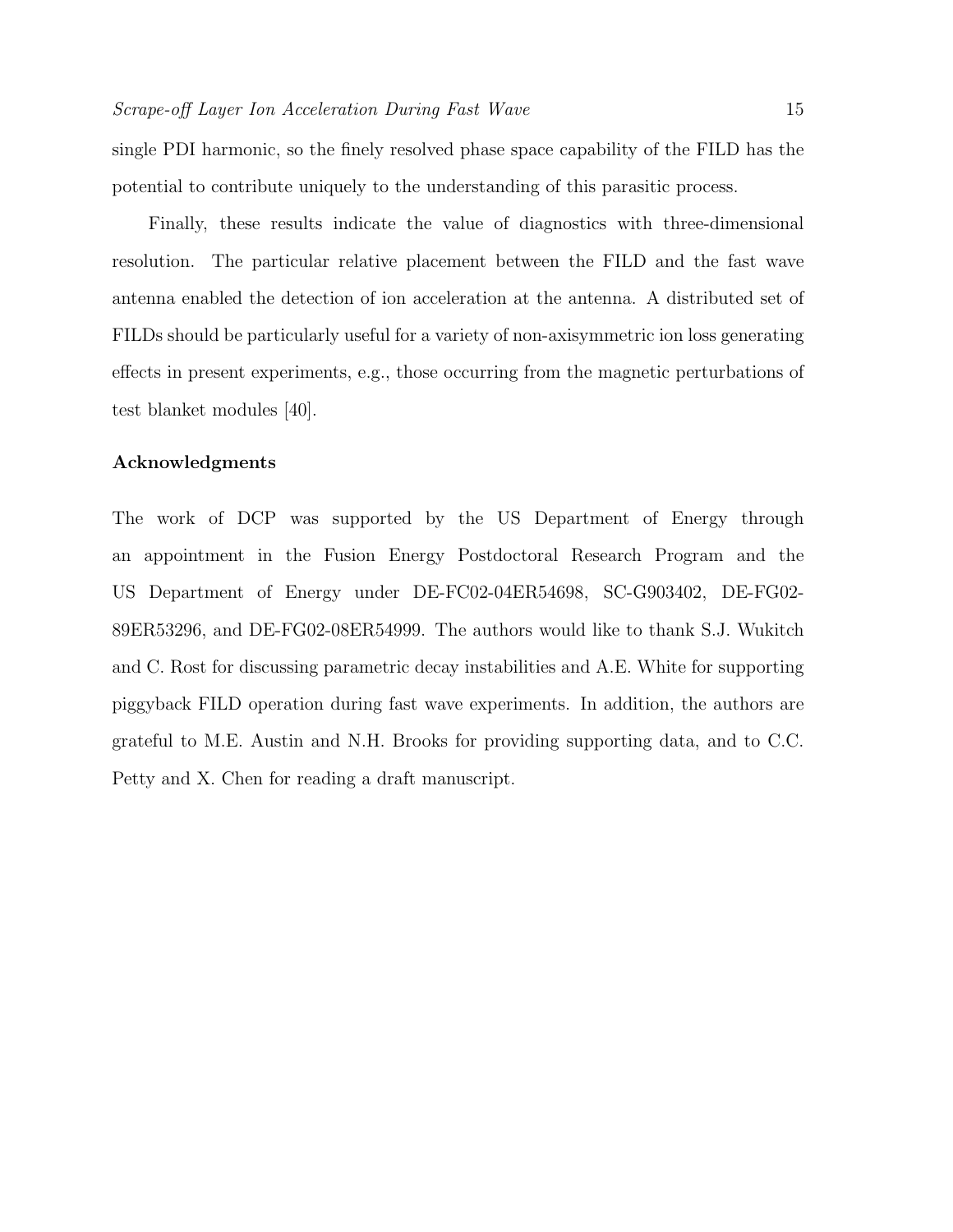# References

- [1] Pinsker R.I., Petty C.C., Porkolab M., Baity F., Bonoli P., Callis R.W., Cary W.P., Chiu S.C., Freeman R.L., Goulding R., deGrassie J.S., Harvey R.W., Hoffman D., James R., Kawashima H., Luce T.C., Mayberry M., Prater R. and the DIII-D Team 1992 Fourteenth Conference Proceedings of the IAEA Conference on Plasma Physics and Controlled Fusion Research (i.e., Fusion Energy Conference), Würzburg, Germany, Vol. 1, p. 683 paper IAEA-CN-56/E-2-4 URL http://www-naweb.iaea.org/napc/physics/FEC/STIPUB906 VOL1.pdf
- [2] Petty C.C. et al 1995 Nucl. Fusion 35 773
- [3] Porkolab M. et al 1998 Plasma Phys. Control. Fusion 40 A35
- [4] Petty C.C. et al 1992 Phys. Rev. Lett. 69 289
- [5] Ono M. 1995 Phys. Plasmas 2 4075
- [6] Gormezano C. et al 2007 Nucl. Fusion 47 S285
- [7] Luxon J.L. 2002 Nucl. Fusion 42 614
- [8] Greenfield C.M. and the DIII-D Team 2011 Nucl. Fusion 51 094009
- [9] D'Ippolito D. et al 1998 Nucl. Fusion 38 1543
- [10] Myra J., D'Ippolito D., Russell D., Berry L., Jaeger E. and Carter M. 2006 Nucl. Fusion 46 S455
- [11] Heikkinen J., Rantamki K., Karttunen S., Lampela A., Mantsinen M. and Pttikangas T. 2000 Contrib. Plasma Phys. 40 276
- [12] Nieuwenhove R.V., Oost G.V., Noterdaeme J.M., Brambilla M., Gernhardt J. and Porkolab M. 1988 Nucl. Fusion 28 1603
- [13] Austin M.E. and Lohr J. 2003 Rev. Sci. Instrum. 74 1457
- [14] Van Zeeland M.A., Boivin R.L., Carlstrom T.N., Deterly T.M. and Finkenthal D.K. 2006 Rev. Sci. Instrum. 77 10F325
- [15] Heidbrink W.W., Taylor P.L. and Phillips J.A. 1997 Rev. Sci. Instrum. 68 536
- [16] Lao L.L., St John H., Stambaugh R.D., Kellman A.G. and Pfeiffer W. 1985 Nucl. Fusion 25 1611
- [17] Holcomb C.T., Makowski M.A., Jayakumar R.J., Allen S.L., Ellis R.M., Geer R., Behne D., Morris K.L., Seppala L.G. and Moller J.M. 2006 Rev. Sci. Instrum. 77 10E506
- [18] Pinsker R.I. et al 2006 Nucl. Fusion 46 S416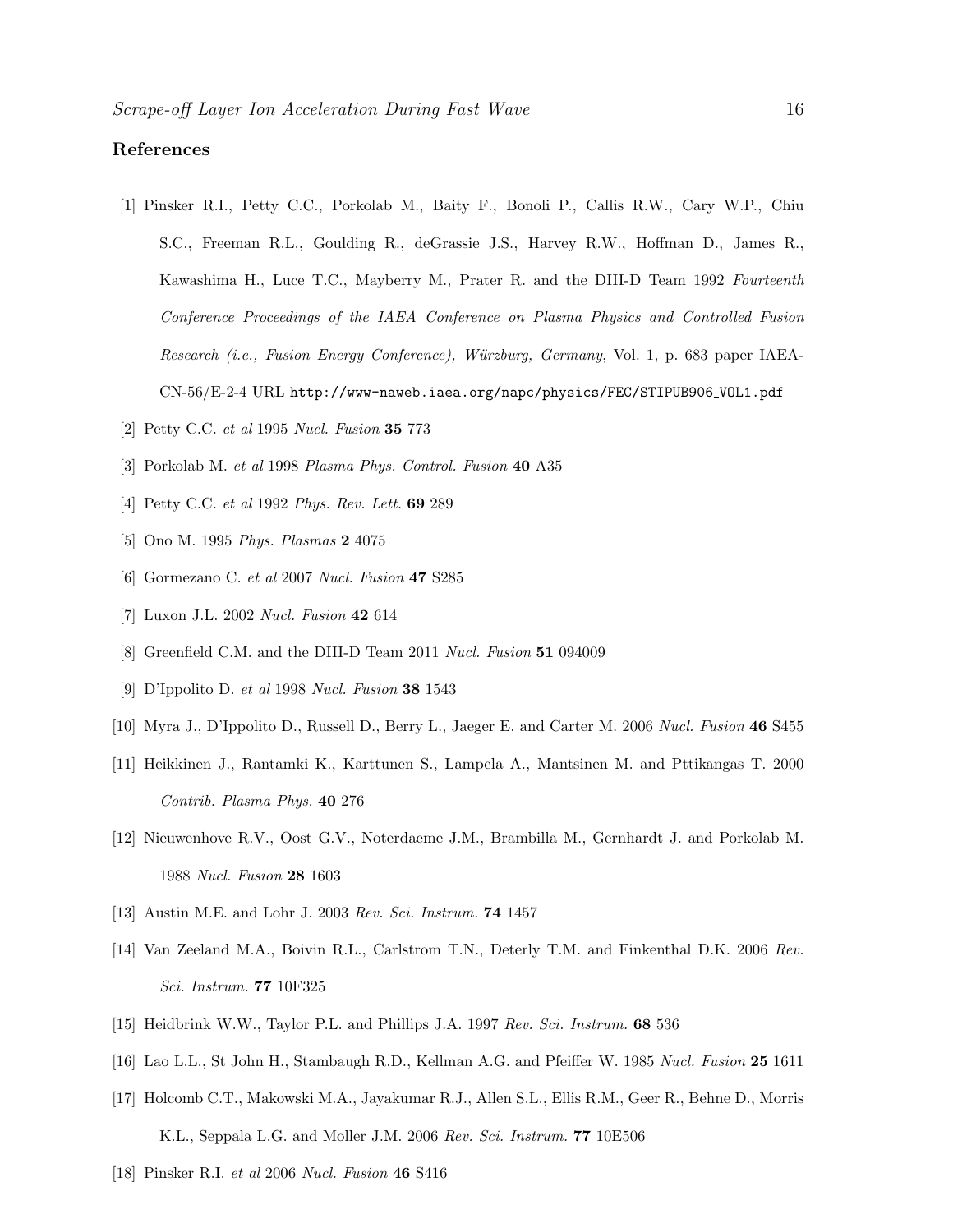- [19] Choi M., Chan V.S., Pinsker R.I., Petty C.C., Chiu S.C., Wright J., Bonoli P. and Porkolab M. 2006 Nucl. Fusion 46 S409
- [20] Heidbrink W.W., Luo Y., Burrell K.H., Harvey R.W., Pinsker R.I. and Ruskov E. 2007 Plasma Phys. Control. Fusion 49 1457
- [21] Mantsinen M.J., Petty C.C., Eriksson L.G., Mau T.K., Pinsker R.I., and Porkolab M. 2002 Phys. Plasmas 9 1318
- [22] Fisher R.K., Pace D.C., García-Muñoz M., Heidbrink W.W., Muscatello C.M., Van Zeeland M.A. and Zhu Y.B. 2010 Rev. Sci. Instrum. 81 10D307
- [23] García-Muñoz M., Fahrbach H.U., Zohm H. and the ASDEX Upgrade Team 2009 Rev. Sci. Instrum. 80 053503
- [24] García-Muñoz M. 2006 Fast Response Scintillator Based Detector for MHD-Induced Energetic Ion Losses in ASDEX Upgrade, Ph.D. thesis Ludwig-Maximilians-Universität München
- [25] Werner A., Weller A., Darrow D.S. and W7-AS Team (W7-AS Team) 2001 Rev. Sci. Instrum. 72 780
- [26] Pace D.C., Fisher R.K., García-Muñoz M., Darrow D.S., Heidbrink W.W., Muscatello C.M., Nazikian R., Van Zeeland M.A. and Zhu Y.B. 2010 Rev. Sci. Instrum. 81 10D305
- [27] Schissel D.P., Stockdale R.E., St John H. and Tang W.M. 1988 Phys. Fluids 31 3738
- [28] Heidbrink W.W., Burrell K.H., Luo Y., Pablant N.A. and Ruskov E. 2004 Plasma Phys. Control. Fusion 46 1855
- [29] McKee G., Ashley R., Durst R., Fonck R., Jakubowski M., Tritz K., Burrell K., Greenfield C. and Robinson J. 1999 Rev. Sci. Instrum. 70 913
- [30] Heidbrink W.W., McKee G.R., Smith D.R. and Bortolon A. 2011 Plasma Phys. Control. Fusion 53 085007
- [31] Fujii T. et al 1990 Fusion Eng. Design 12 139
- [32] Oost G.V. et al 1990 Fusion Eng. Design 12 149
- [33] Pinsker R.I., Petty C.C., Mayberry M.J., Porkolab M. and Heidbrink W.W. 1993 Nucl. Fusion 33 777
- [34] Rost J.C., Porkolab M. and Boivin R.L. 2002 Phys. Plasmas 9 1262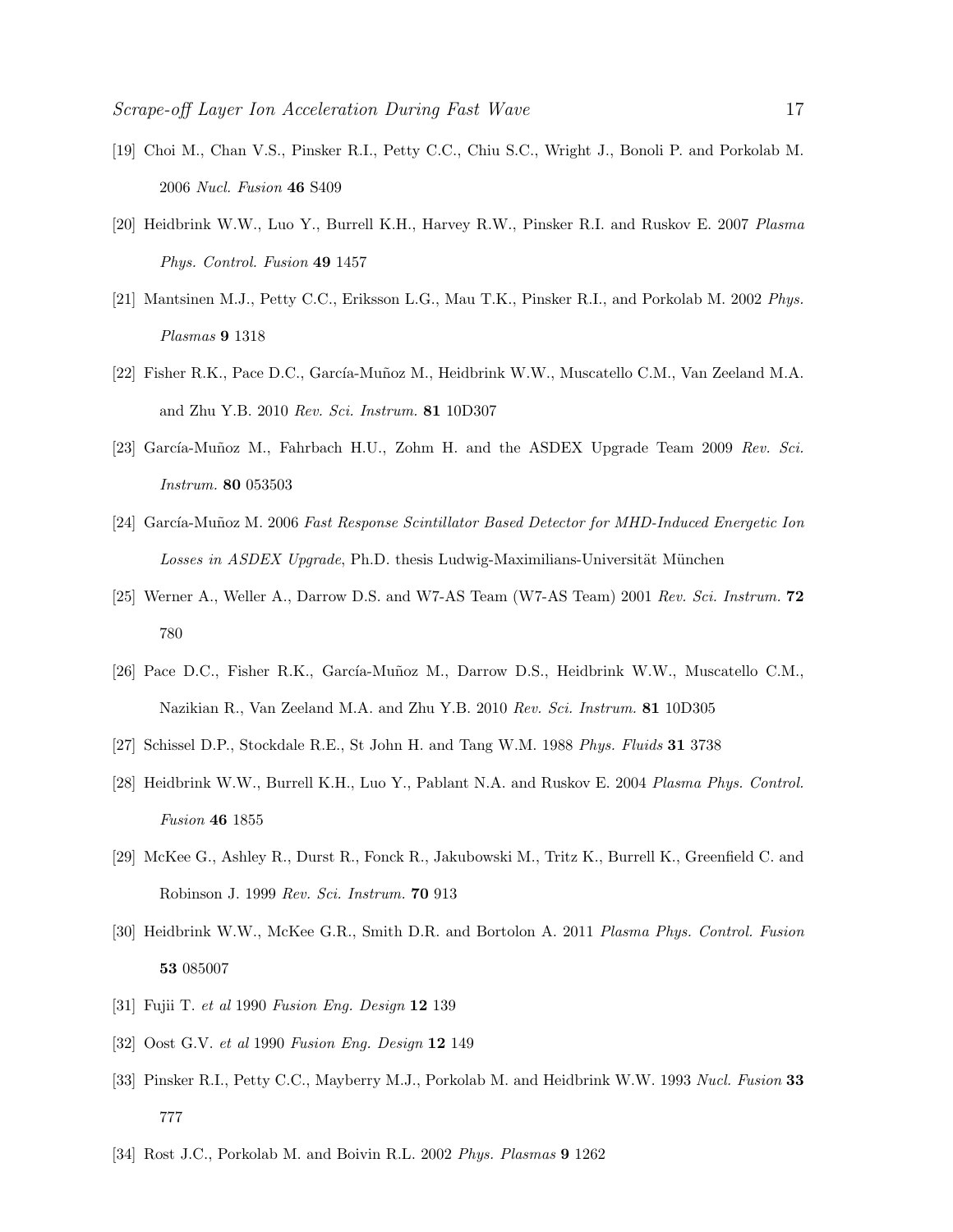- [35] Rost J.C. 1998 Fast Ion Tails during Radio Frequency Heating on the Alcator C-Mod Tokamak, Ph.D. thesis Massachusetts Institute of Technology
- [36] Porkolab M. 1990 Fusion Eng. Design 12 93
- [37] Uehara K. et al 1982 Nucl. Fusion 22 428
- [38] Wilson J.R., Bernabei S., Biewer T., Diem S., Hosea J., LeBlanc B., Phillips C.K., Ryan P. and Swain D.W. 2005 AIP Conf. Proc. 787 66
- [39] Mikhailenko V.S. and Scime E.E. 2004 Phys. Plasmas 11 3691
- [40] Schaffer M.J. et al 2011 Nucl. Fusion 51 103028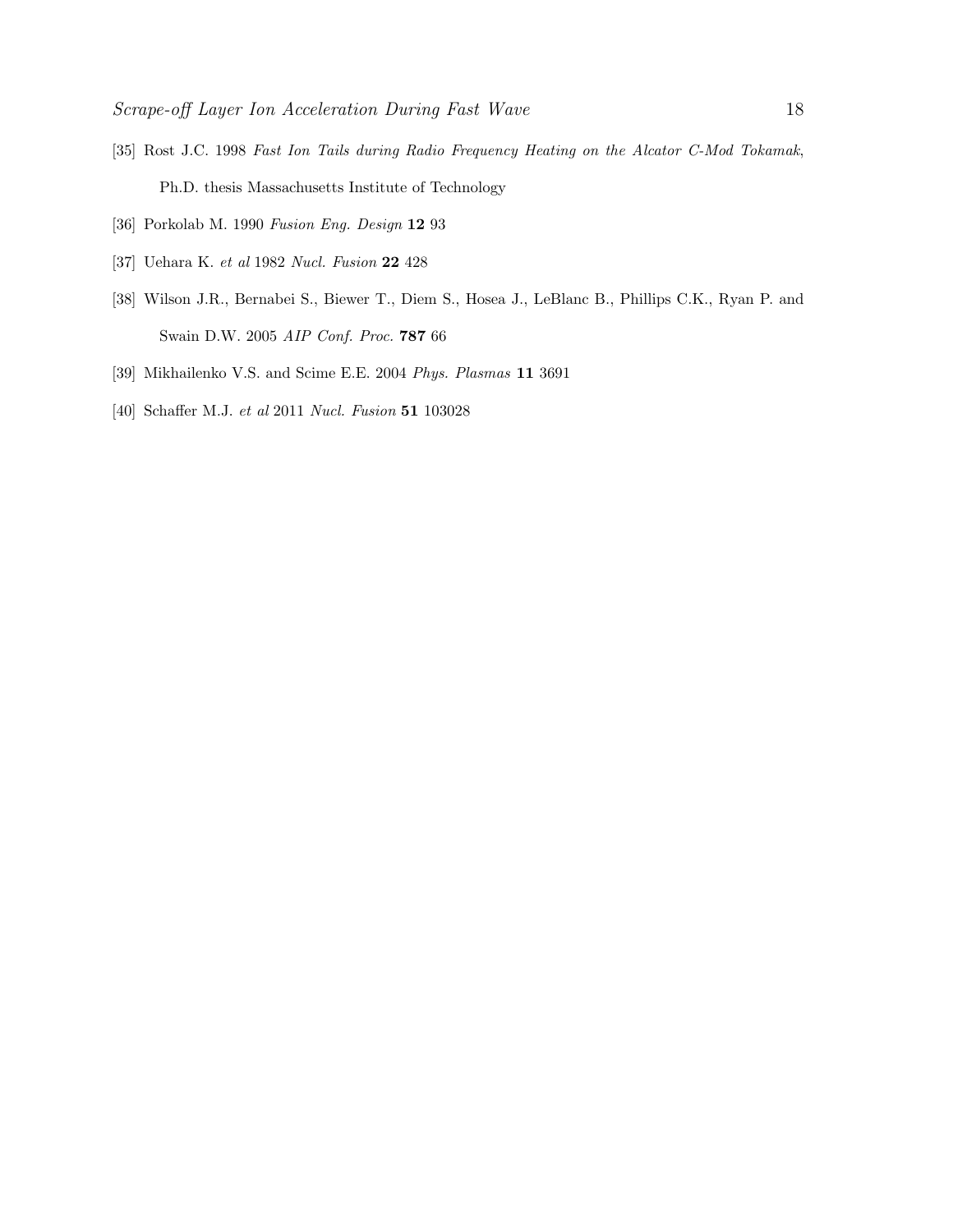# LIST OF FIGURE CAPTIONS

Figure 1. (Color) Time evolution of parameters from shot 140544. (a) Plasma current  $(I_p)$  and net power from the 0-degree  $(P_{0-deg})$  and 180-degree  $(P_{180-deg})$  fast wave antennae. (b) Central electron temperature  $[T_e(0)]$ , line-averaged electron density  $(\bar{n}_e)$ , and neutron rate (N).

**Figure 2.** (Color online) Magnetic equilibrium from shot  $140544$  at  $t = 1005$  ms. The nearly vertical lines represent deuterium cyclotron harmonics given the  $f = 90 \text{ MHz}$ injection frequency of the fast wave system.

Figure 3. (Color online) Top view of DIII-D indicating the toroidal positions of the fast wave antennae ( $\phi = 0^{\circ}$ , 180<sup>°</sup>), the FILD ( $\phi = 225^{\circ}$ ), and the co-current injecting neutral beams (NBI at  $\phi = 30^{\circ}, 330^{\circ}$ ). Sightline extrema from the BES system are shown in red.

Figure 4. (Color online) Camera image from the FILD CCD during the first frame acquired following fast wave injection.

Figure 5. (Color online) (a) Rz-projection of an ion trajectory detected by the FILD. The deuterium ion features an energy of  $E<sub>o</sub> = 22.4 \text{ keV}$  and a pitch angle at the FILD of 65 degrees  $(v_{\parallel}/v = 0.42)$ . (b)  $\phi$ z-projection of the detected ion orbit. Dashed lines represent the vertical midplane and a toroidal position of  $\phi = 180^\circ$ .

Figure 6. (Color online) (a) Phase space map of orbit trajectory for all possible orbits detectable by the FILD during shot 140544 at 1005 ms. Orbits are classified as those that: may originate at the 180-degree antenna  $(\diamond)$ , exist within the separatrix on the outer midplane  $(+)$ , are marginally detectable as they may have hit the bottom of the vessel  $(*)$ , clearly hit the bottom of the vessel  $(\square)$ , do not appear on the strike map  $(x)$ . (b) Magnetic equilibrium from shot 140544 at 1002 ms with example trajectories of the marginal (\*,  $\alpha = 60^{\circ}$ ,  $r_L = 1.5$  cm), bottom striking ( $\Box$ ,  $\alpha = 40^{\circ}$ ,  $r_L = 4.5$  cm), and inside separatrix  $(+, \alpha = 65^{\circ}, r_L = 4.0 \text{ cm})$  orbits.

Figure 7. (Color online) (a) Time evolution of the average FILD camera count within a region of interest as indicated by the inset. (b) Injected power from the neutral beams and 180-degree antenna along with edge electron temperature.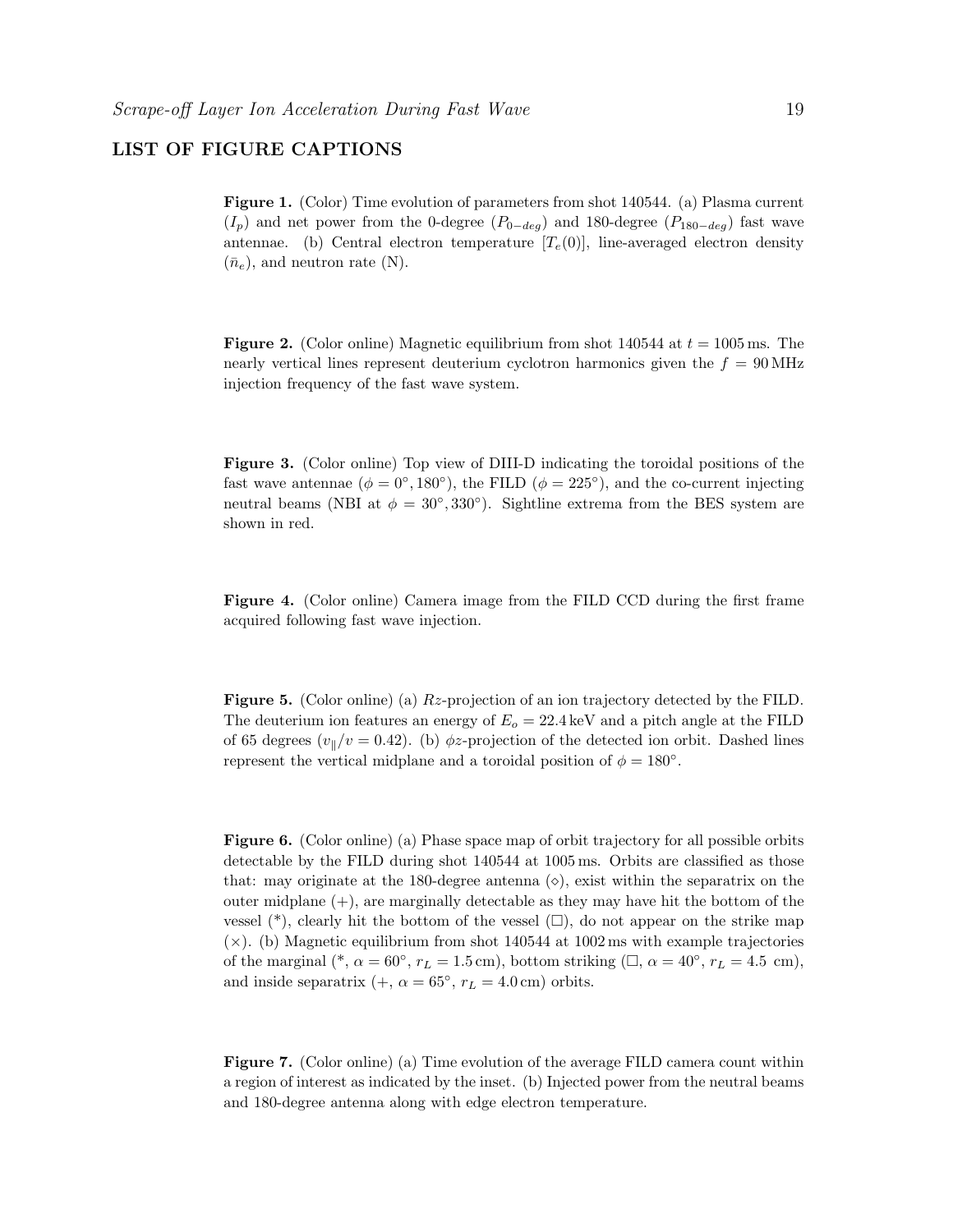**Figure 8.** (Color online) FILD camera frame at  $t = 1012 \,\text{ms}$  during shot 140539. The gold rectangle enclosing all gyroradii and centered on the 70◦ pitch angle region represents the analysis region applied across all shots of interest.

Figure 9. (Color) (a) Ion loss signal (total number of counts) within the FILD camera region identified in figure 8, and (b) bremsstrahlung (continuum) emission as a function of net power from the 180-degree antenna,  $P_{180-deg}$ .

Figure 10. (Color online) Toroidal angle where each BES sightline intersects the fast wave antenna Faraday shield  $(R_{Faraday} = 2.379 \,\mathrm{m}).$ 

Figure 11. (Color) (a) BES (ch. 32) time trace compared to fast wave antenna and neutral beam injected powers in shot 140544. (b) Normalized change in the BES signal,  $\Delta_{BES}$ , as a function of the toroidal position where the sightline terminates  $(R_{Faraday} = 2.379 \,\mathrm{m}).$ 

**Figure 12.** (Color online) Normalized phase space sensitivity,  $W_{BES}$ , of a typical BES sightline that intersects near the 180-degree fast wave antenna. The  $\infty$ -symbol marks the property of the FILD measured ion as shown in figure 5.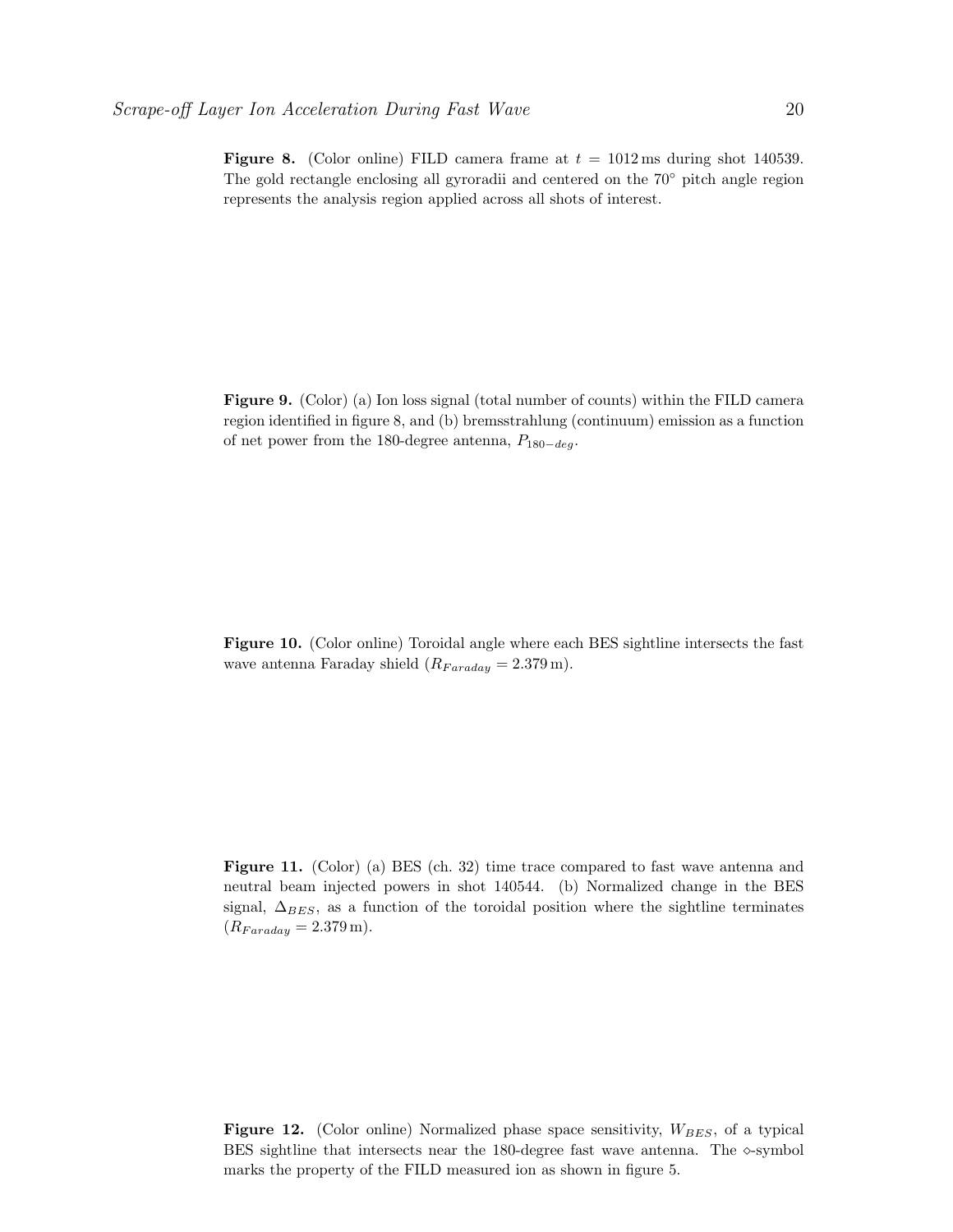

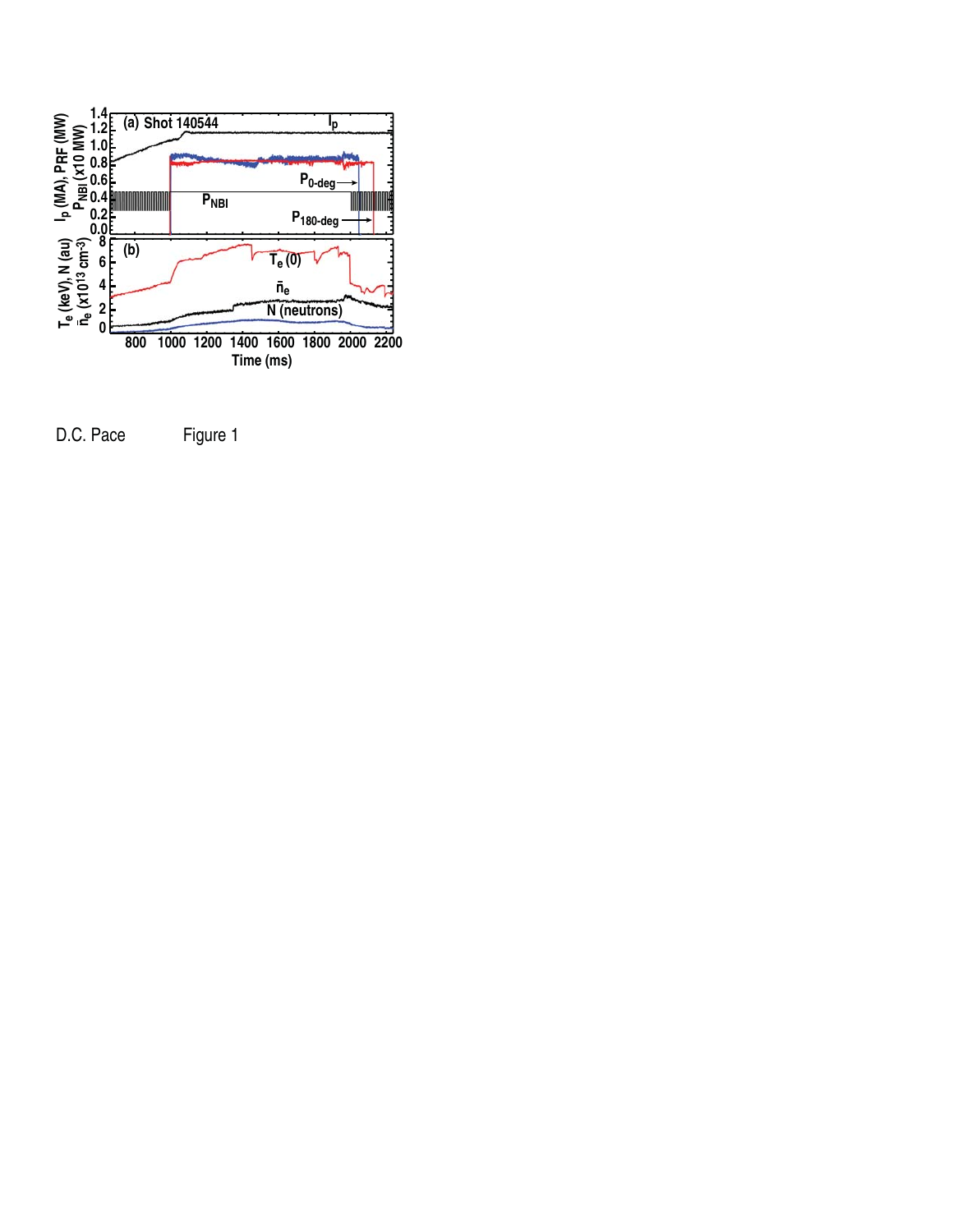

D.C. Pace Figure 2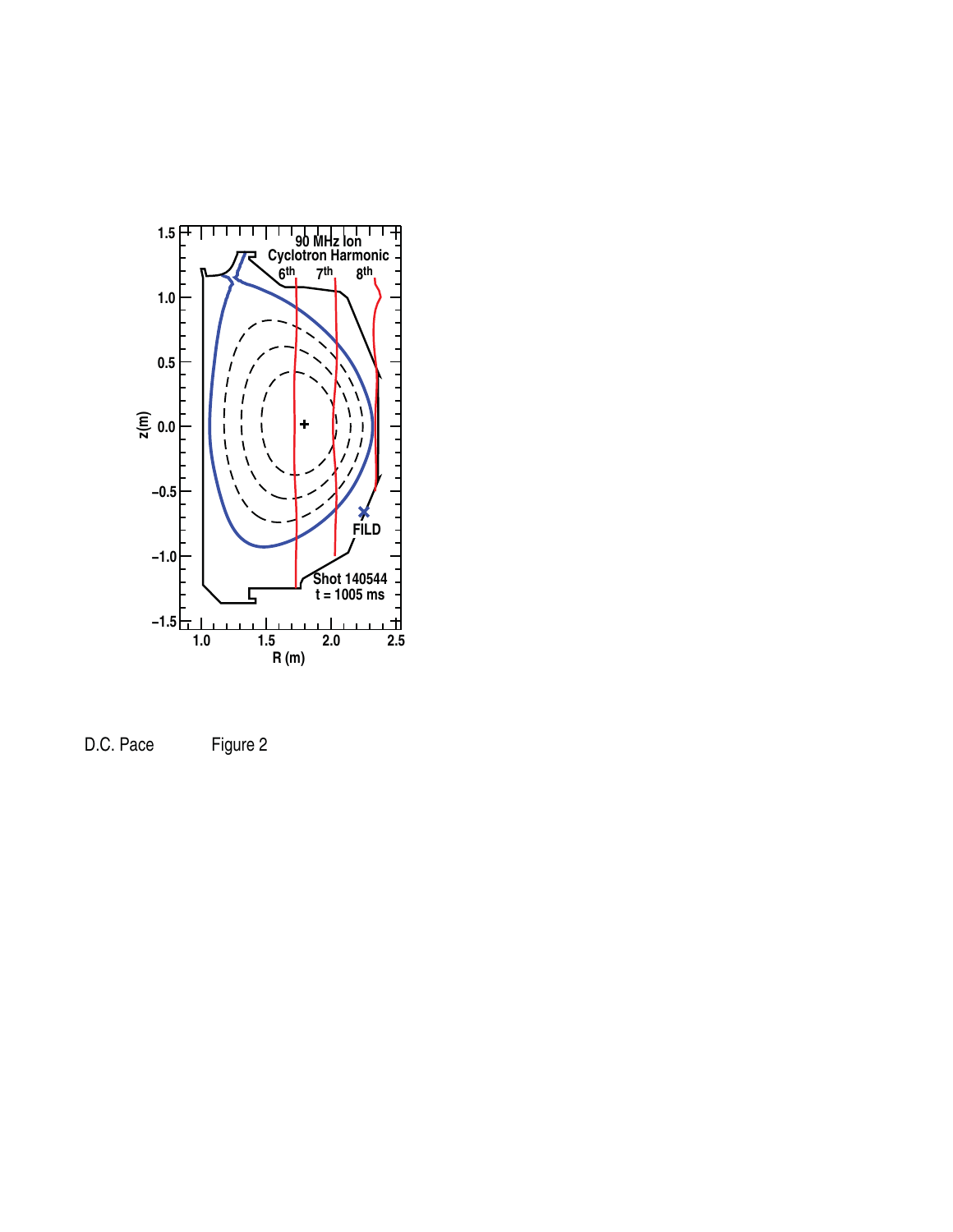

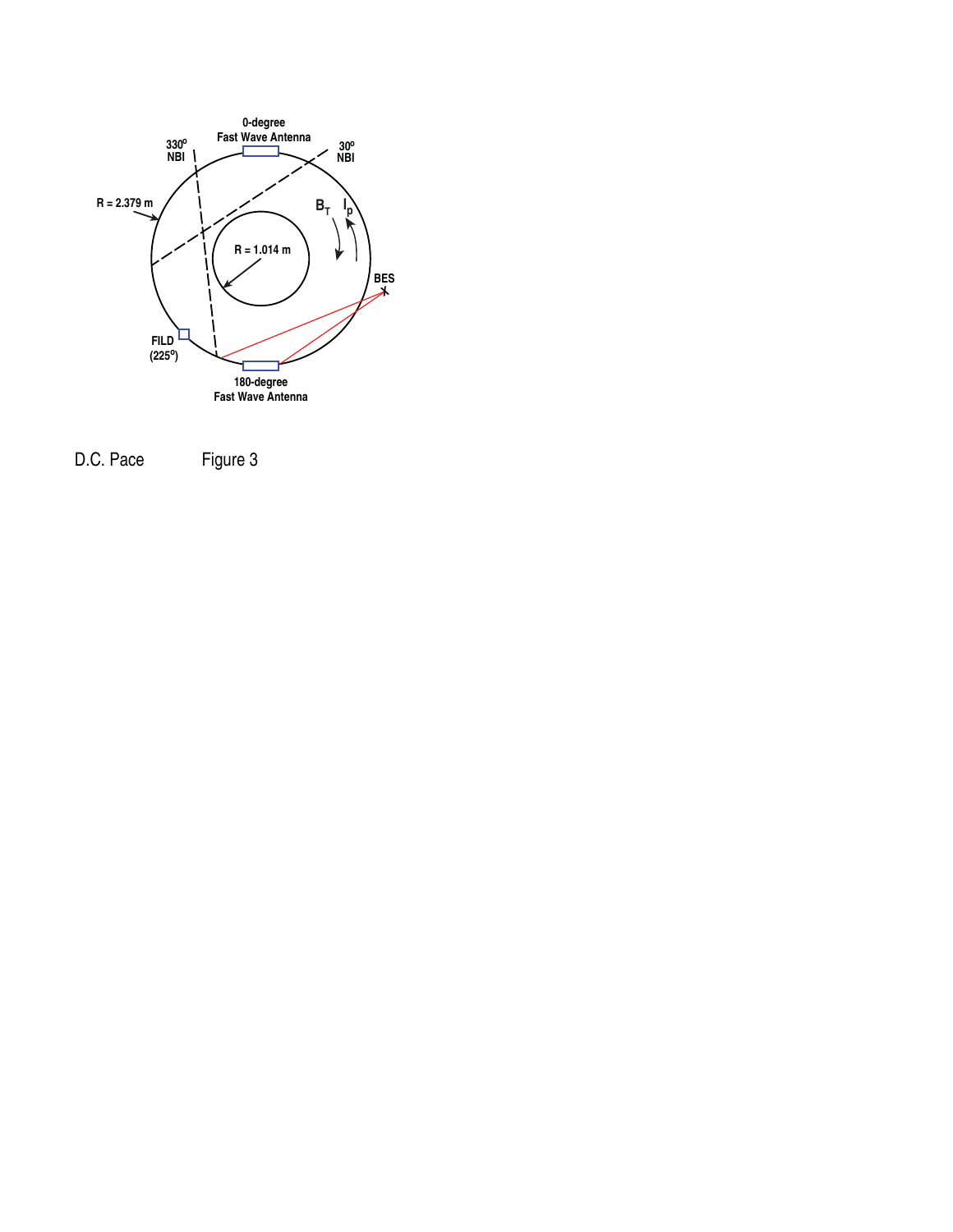

D.C. Pace Figure 4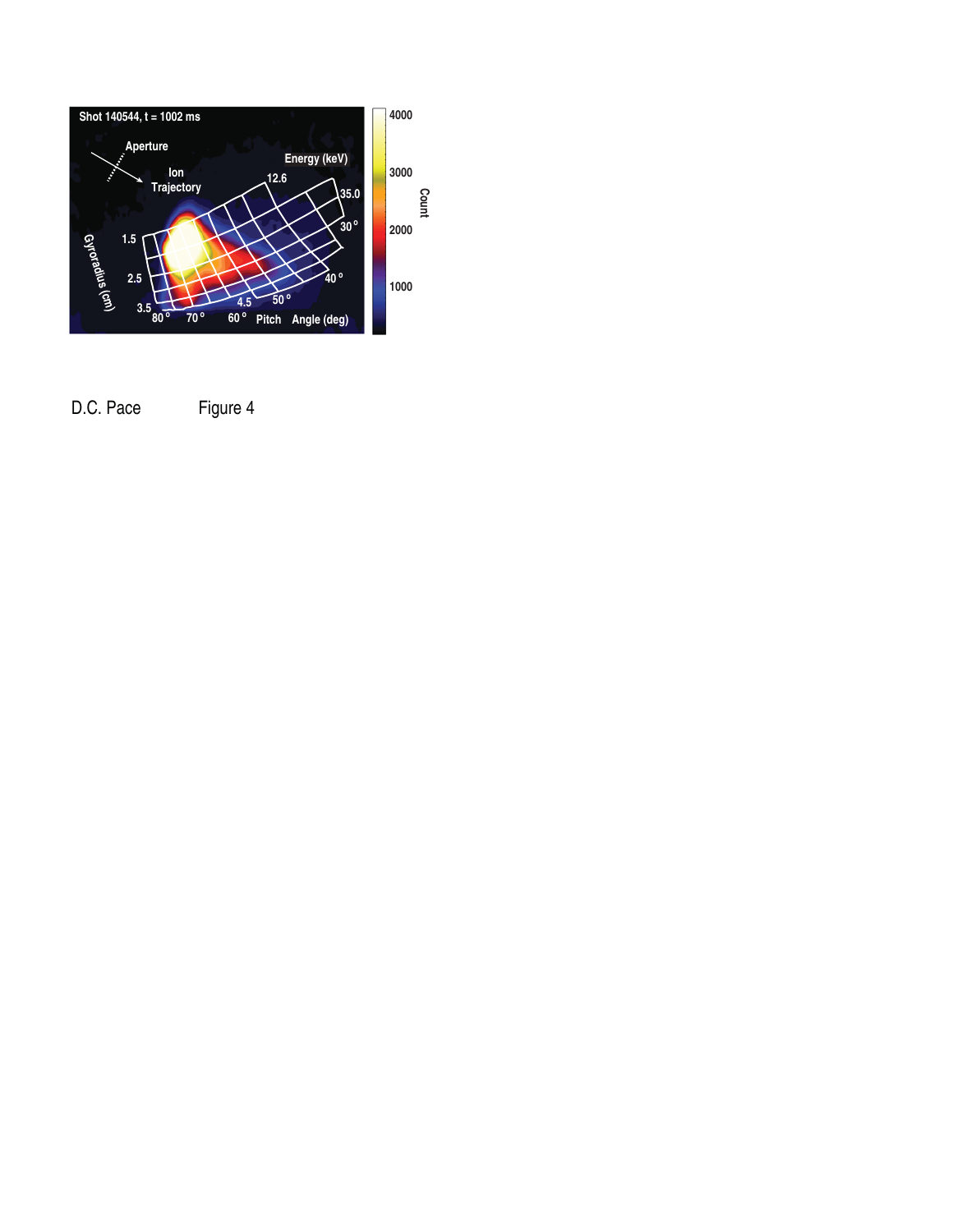

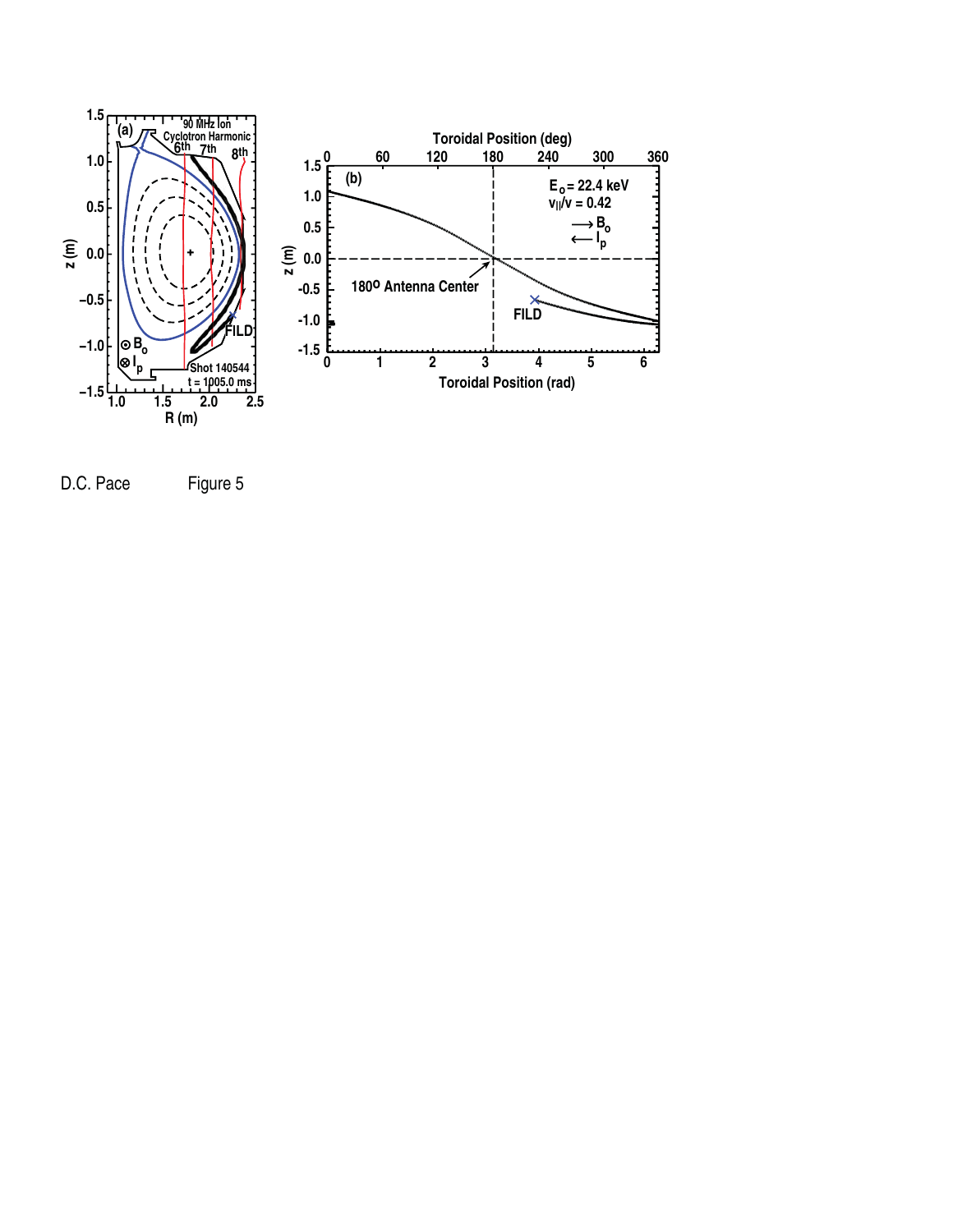

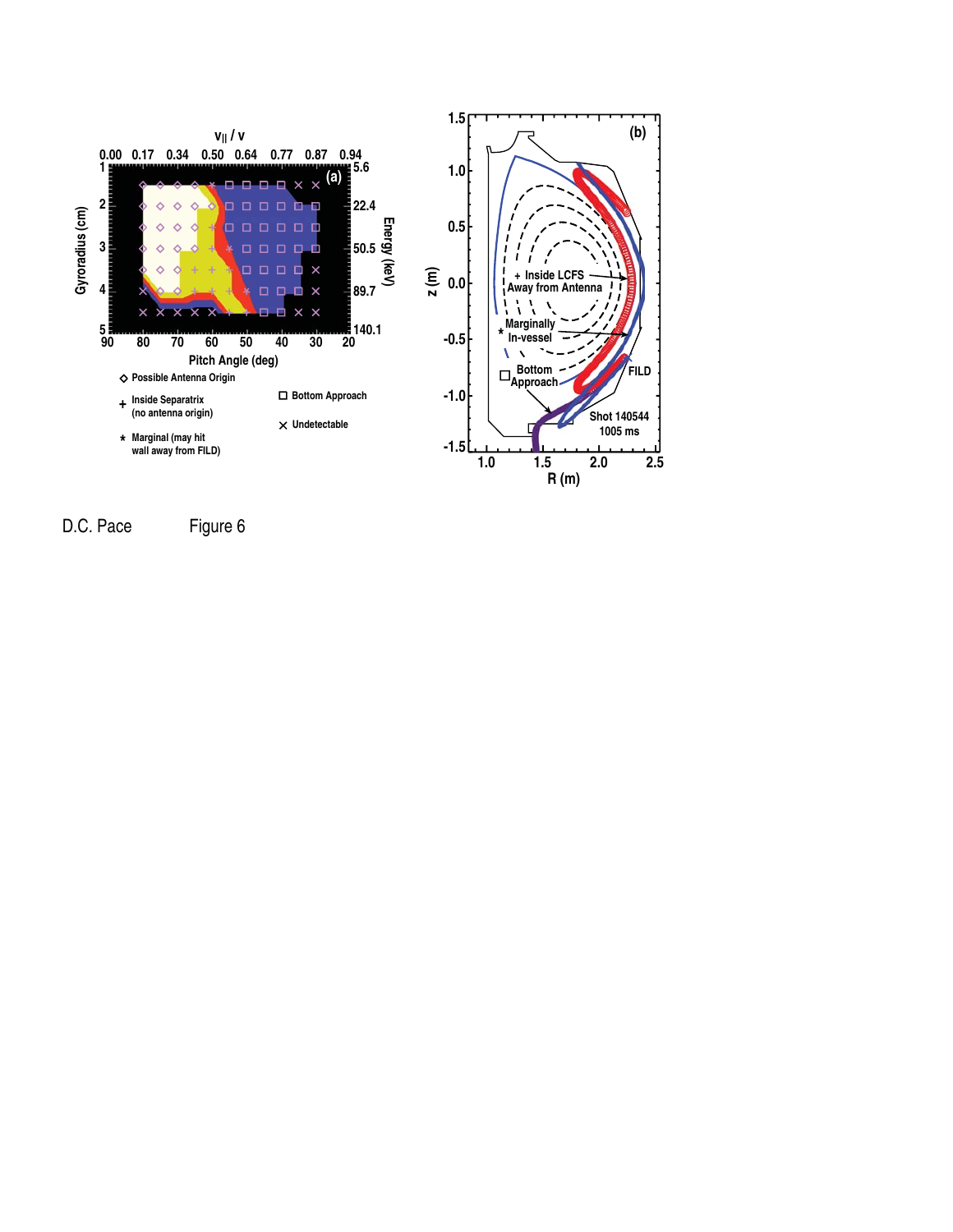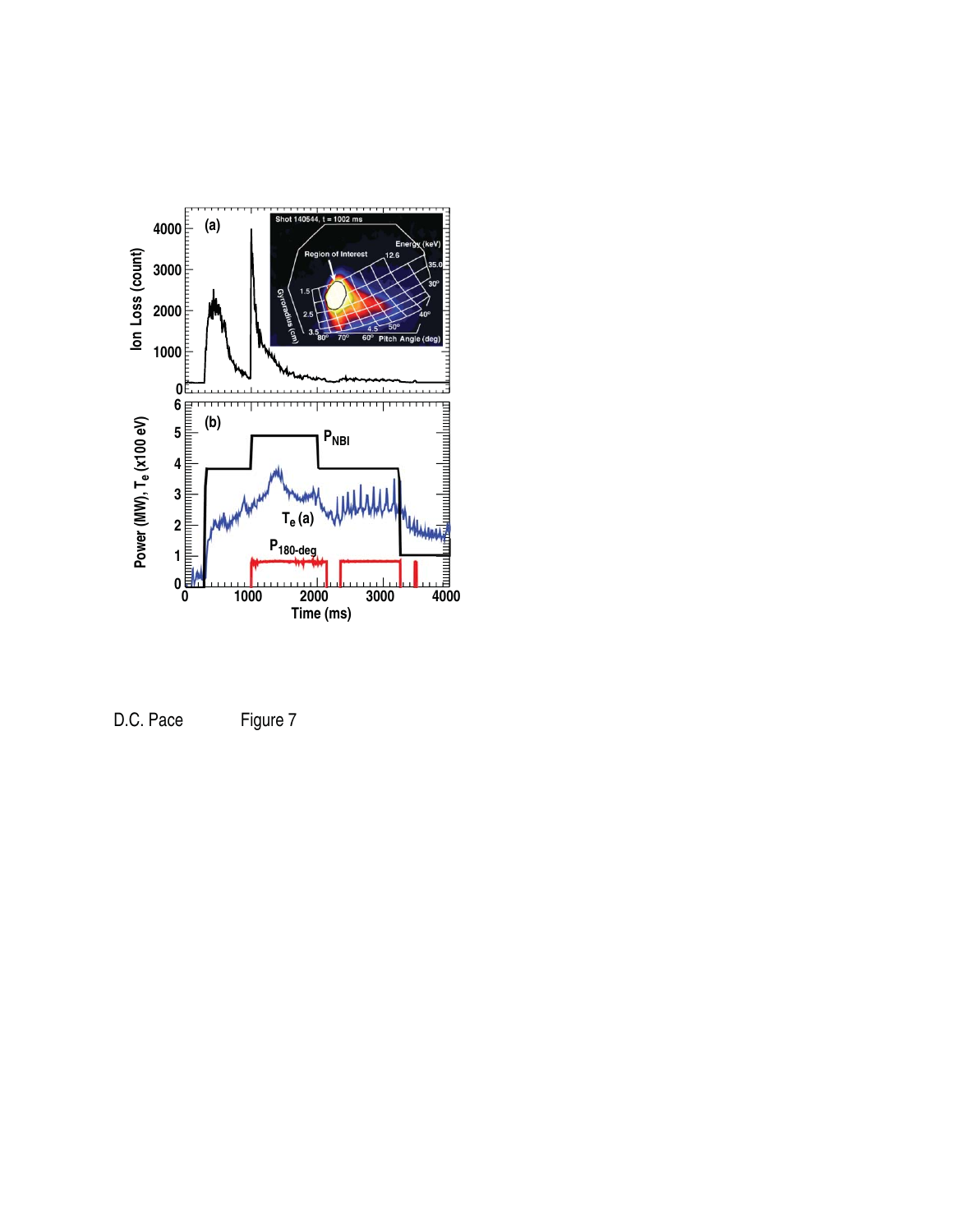

D.C. Pace Figure 8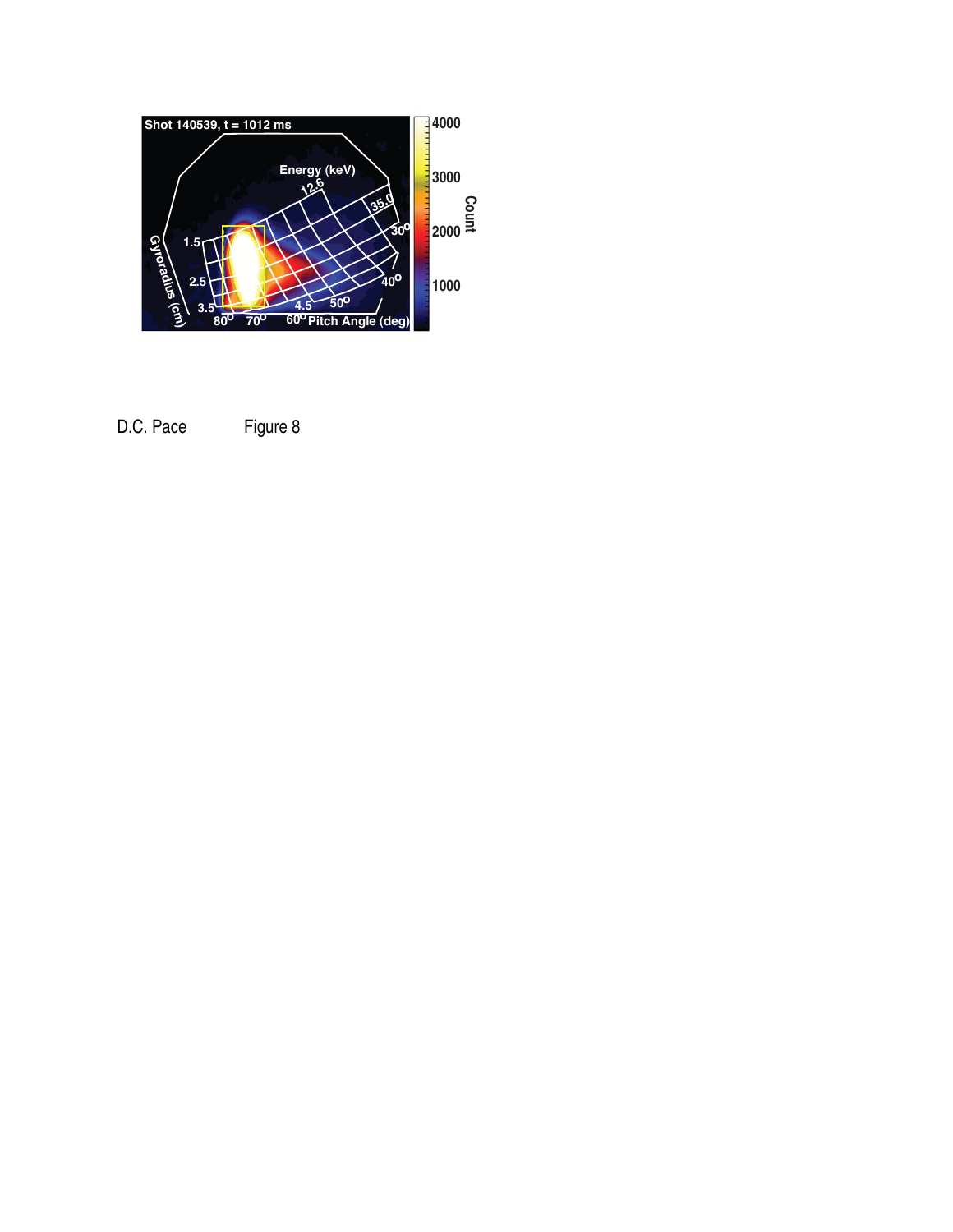

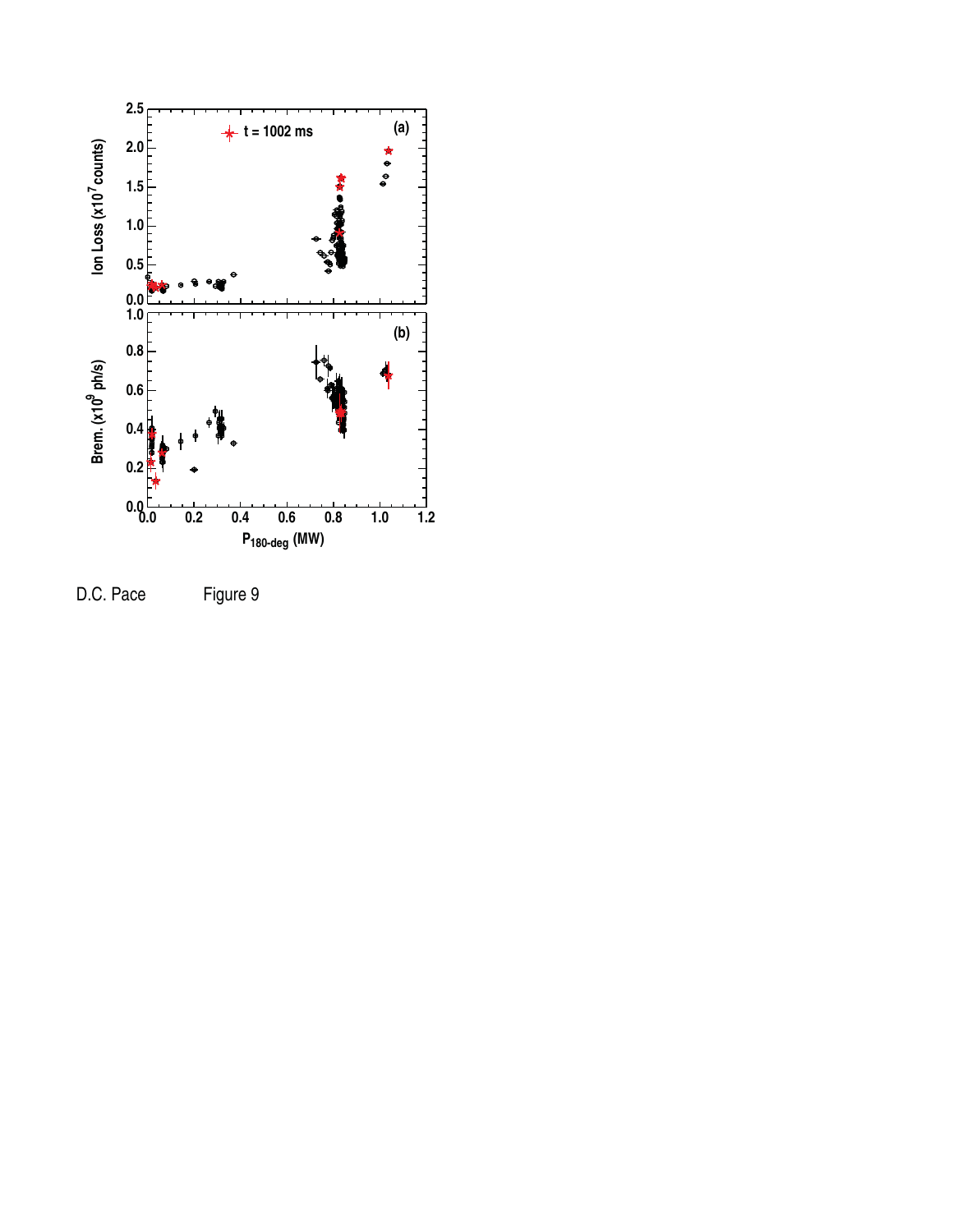

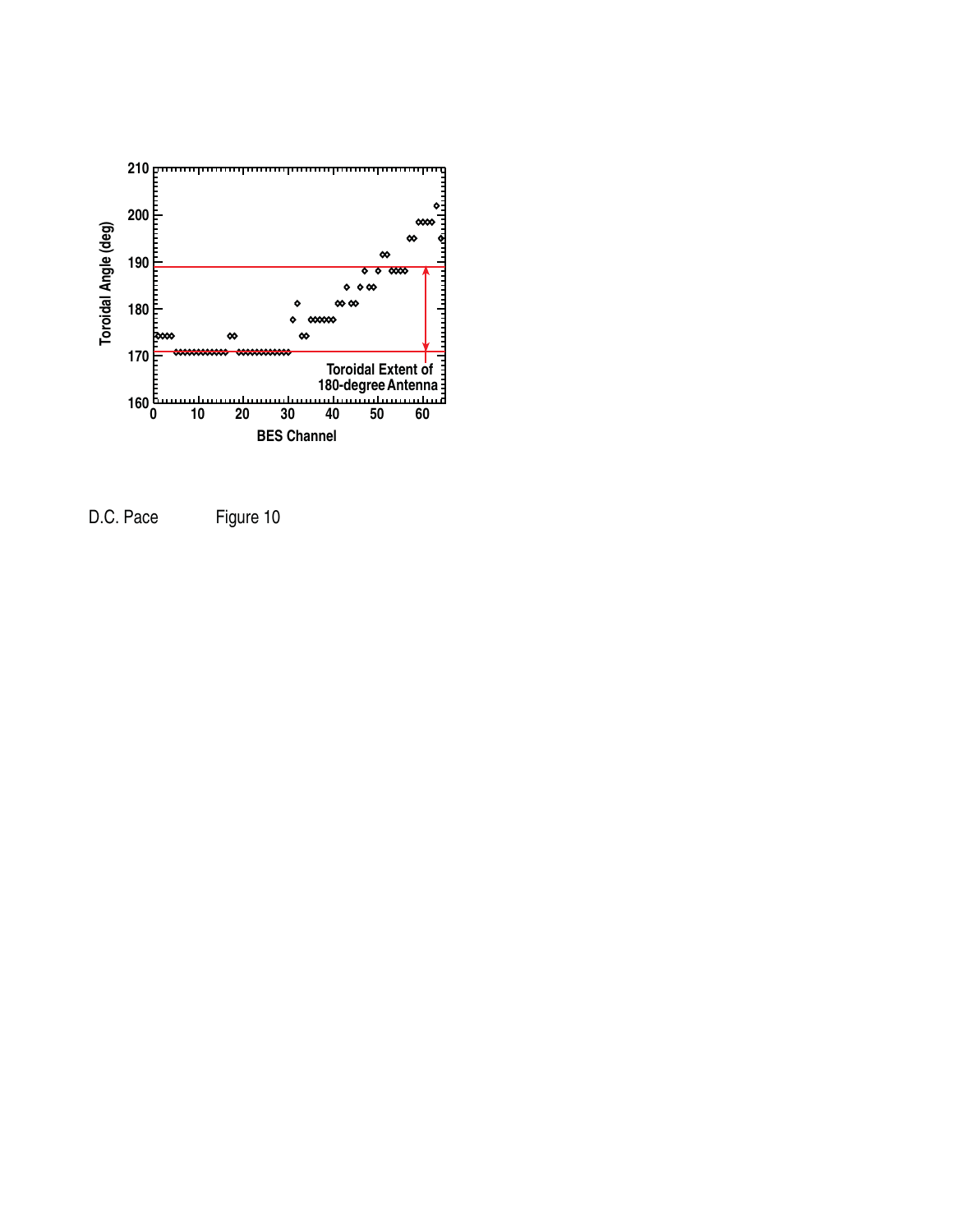